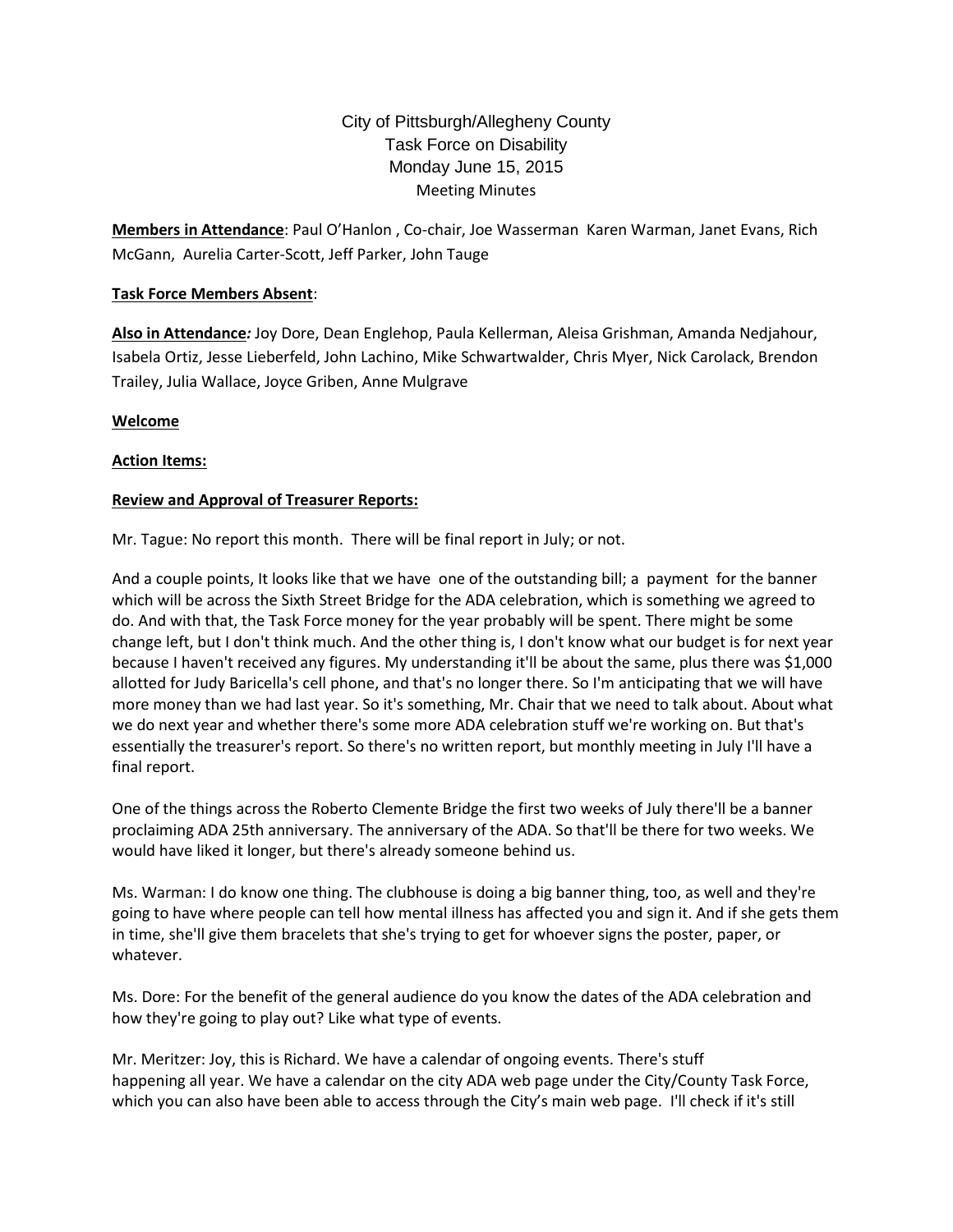there. If the link is still there, you can access at the front of the City web page. But there's an ongoing calendar and as we found out more things coming, we will add stuff. At this point I don't think there's anything specifically planned for the day of the anniversary here. There is a big celebration in Westmoreland, which I will be going to, in Greensburg. But here we haven't planned anything for the day specifically, but there is stuff going on.

Mr. Tague: It's an ongoing thing. Basically it's going to go on into next year, are the plans. So it's not -- in other words, it's going to be, to some extent, memorialized. So we're going to continue to do that. The Port Authority, for example, has four fully wrapped buses which have Jeff Parker's picture on it. I had to point that out in case you didn't recognize Jeff. And inside the car there's going to be the same thing, except there's going to be brief stories of the folks. And I think there were six folks, Jeff?

Six folks representing the senior community also and people with disabilities. So it – we were down at the Art Festival last -- yesterday and they have one of the wrap buses there, and we were trying to get people to go in and see what an accessible bus looks like. It's ongoing, Joy

Ms. Dore: Thank you for your feedback. I had a question. I was also there yesterday and that wrapped bus it wasn't highly visible from the front entrance when you're coming into the Point. So it's good they were performing, a public service, the ADA information. Have they thought about having maybe more visibility? It was buried all the way at the back of the Point and I asked the information desk and they didn't know about it. I had to track down a police officer. And people were having trouble finding it. They didn't know anything about it. So is it possible to look into, for the future, more visibility?

Mr. Meritzer: I'll certainly mention that at the next meeting. My understanding, and, John, you can correct me if I'm wrong, these are regular functional buses that will be driving around the City. So they will be out. And so, I think that we will see more and more of those. But I will certainly mention there were concerns about where the bus was placed at the arts festival. It's supposed to be placed in two more events; one is a concert, I can't remember the third one. But there'll be two more events and we'll try to get them as out front as possible.

Ms. Carter-Scott: I had a question around the upcoming events. And there was a sheet that listed some of them so far; I just wanted to know at these particular meetings, because everybody doesn't have computer access, if we would be able to have copies of the actual written pieces of the events going on so we can share them with people here that attend these meetings.

Mr. O'Hanlon: Yeah. The 20th because the anniversary is later that week. Hopefully there'll be more things scheduled in the next month. Any other questions on the treasury report or upcoming activities? It sort of morphed into that.

## **Proposed Bike Lanes and Bus Rapid Transit in Oakland:**

Mr. O'Hanlon: Let's move to the next discussion on proposed bike lanes and bus rapid transit in Oakland.

Mr. Parker: I asked Richard to put this on the agenda kind of as a teaser for a future meeting as well. But in the past month of May and a little bit in June, there have been BRT, bus rapid transit, and bike share bikeway public meetings. And what I've noticed at both of them is that it's not at the top of their agenda, the ideas of accessibility. And I've had a chance to comment on both of them, but I wanted to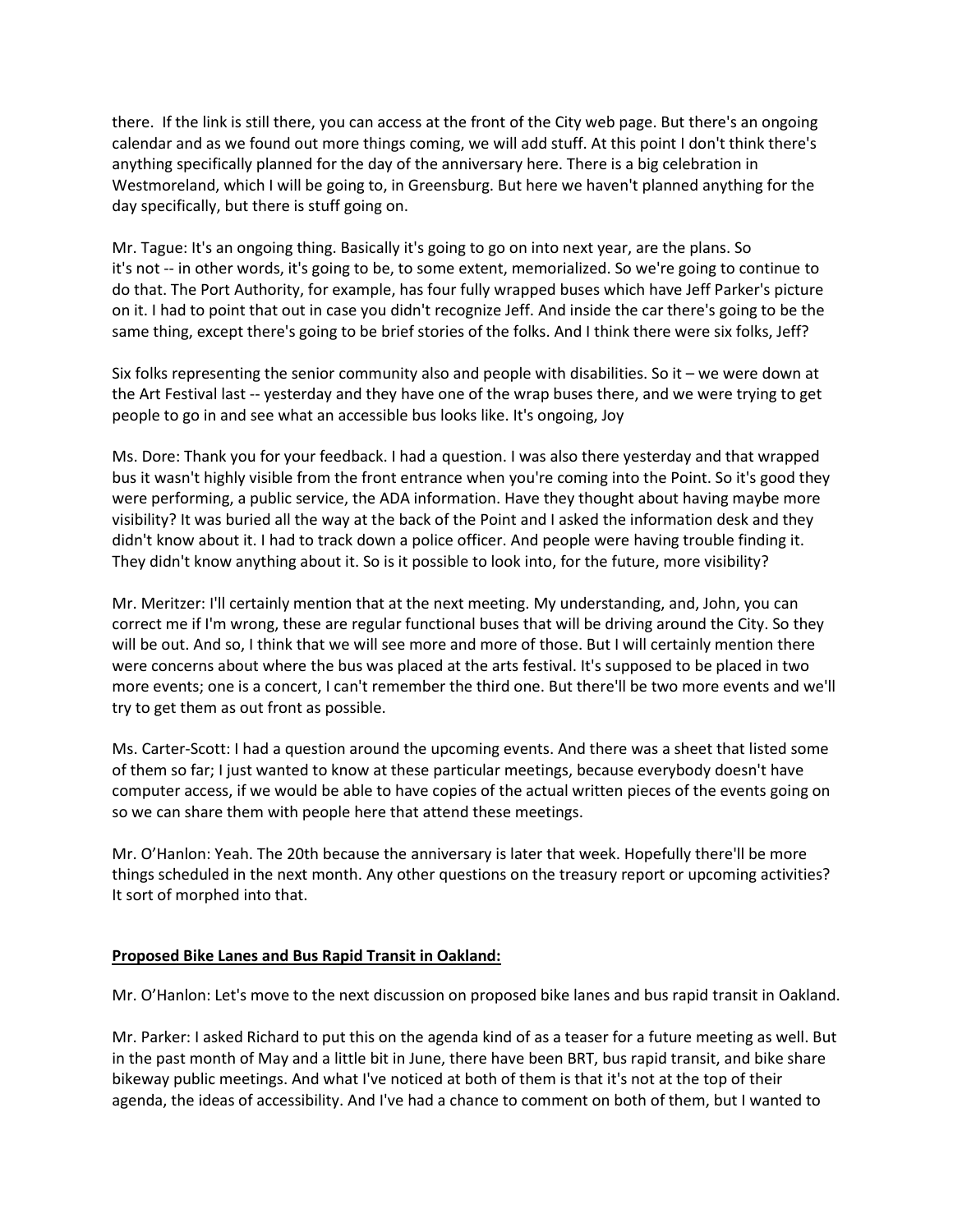bring to the attention of the Task Force is that, for example, with the bike share bikeway meetings -- and the bike share you may have noticed these bike racks located throughout Pittsburgh. There's about 50 of them, 10 of them are in Oakland. And it's mutual sponsored by some corporations and by the City where people can rent a bicycle and ride it to another destination.

But along with the City promoting or helping to explain what the bike share project is, they also talked about bike lanes to be put in. And from my particular residency in Oakland, there are a lot of changes coming up in Oakland. There's bike lanes proposed for Ellsworth Avenue and Bayard and Boulevard of the Allies. Right now, along with the proposals, it hasn't really been thought about what the consequences will be for access. And I mean access with the capital letters and access with the small letters.

So wherever a bike lane exists, there's the potential that our Access Para-transit transportation will not be able to stop at a destination along the bike lane. And there are different determinations of bike lanes. There could be protected ones; those are the ones that have the poles protecting it. There's shared lanes; shared with traffic. At this time it really hasn't been determined how this is going to affect – especially affect Oakland. So through the mutual work of -- you met some of the executives of these organizations, the Oakland Transportation Management Association, Mavis was here a couple meetings ago, and the Oakland Improvement District, Georgia was here. They're working with the city to bring access to the table. That's access Para-transit, to make sure we haven't shot ourselves in the foot as far as accessibility goes in Oakland and in Pittsburgh.

And I got a very nice response -- I wrote to the City person working on the bike project, very nice response because I had requested that they look at community accessibility as an important criteria. But I also requested that their next moves along the way they include Mr. Meritzer so he has a chance to look for where curb cuts and curb ramps would be affected and where parking spaces would be affected. That they include our City/County Task Force and a chance to look for other potential gaps that I could be missing because I've just been attending as a member of the public. And she seemed very agreeable and Mr. Meritzer thought there were some possibilities of drawing some of these people into a meeting.

Now, the other side -- that's just the bike lane. But interestingly enough, the bus rapid transit project involves bike lanes as well. In the proposals that I saw presented, there's a series of alternatives. The two top alternatives are to run the lanes for the bus rapid transit going in -- one alternative is going in either direction, both directions on Fifth Avenue, and if the BRT lanes run on Fifth Avenue, then the plan is to put a bike lane on Forbes Avenue. The second alternative is to have one BRT on Fifth, one BRT on Forbes, and to put the bike lane on Forbes as well.

What happens with both of these alternatives, if you look at the Fifth Avenue Corridor, whether it's BRT lanes or bike lanes, potentially all along the corridor from Oakland to downtown access will be restricted for drop offs or pickups. It hasn't been considered at this point. Then you have the potential for one side of Forbes Avenue, whether it's a bike lane or bus lane. So I had written in comments to the City also pointing that situation out. I haven't heard back from the city about that. But on top of it, as they present these items at the meetings -- a lot of things are still in flux. For instance, there are potential stations for the BRT, but they'll explain at the meetings that the stations -- it's not been determined exactly where the stations are going to be. So that's still something for us to have input on along the way about what it's going to do, what it's going to affect. But I've written that the location of the stations,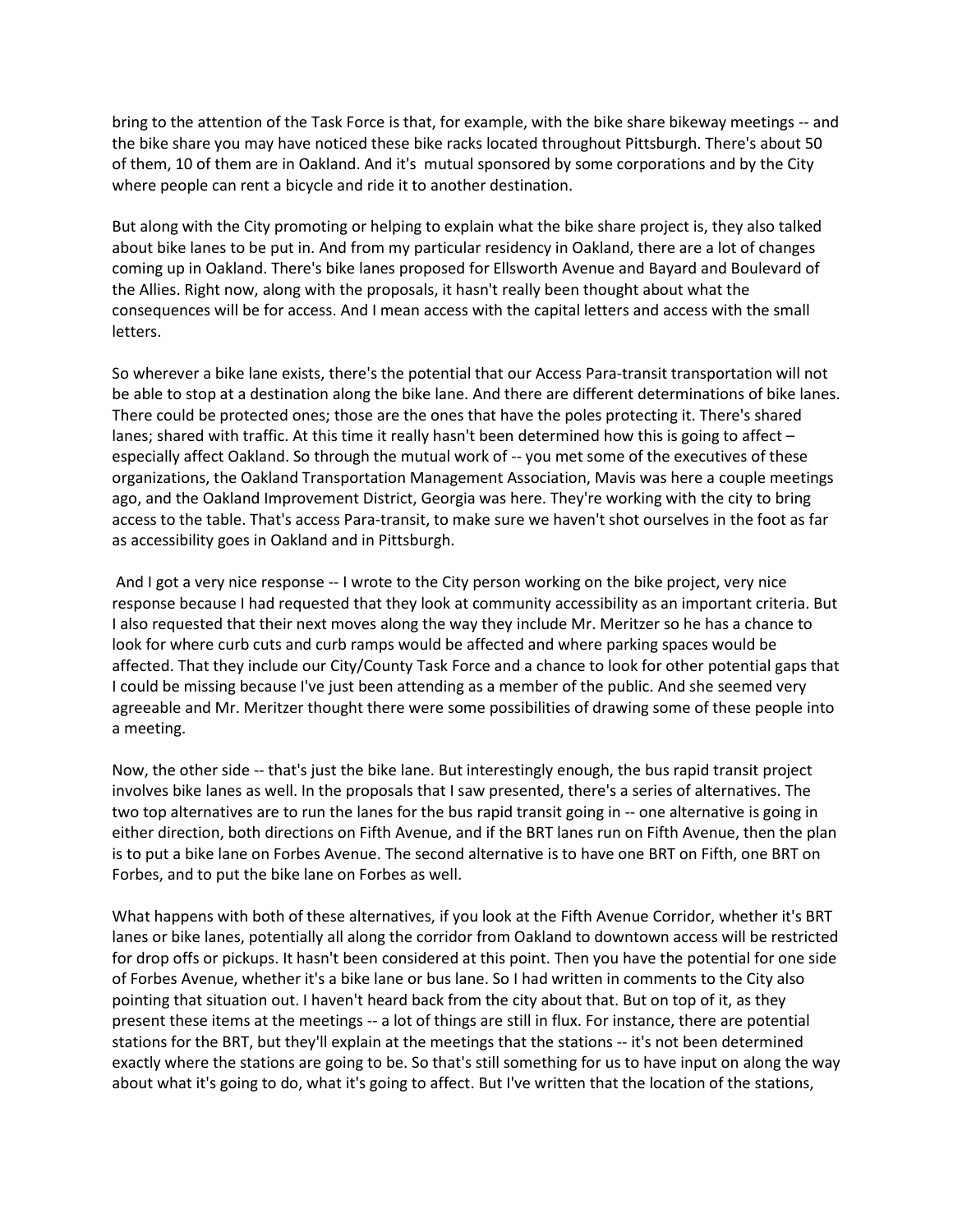whether the BRTs are going to replace certain or maybe end a certain bus route in Oakland and people will have to transfer, that could be a consideration, it could be a hardship.

Removing bus stops could be a hardship. And there are a lot of potential problems that haven't been put to the forefront yet. I know Mr. Meritzer was picking up on what I was saying and we're trying to arrange to bring some people here to the next meeting. But it's also going to be very important for all of us to look for any opportunities to have input in this along the way. Because I'm just seeing that the concept of accessibility is not at the top of the agenda in the projects going on.

Mr. O'Hanlon: And just to, I think, say in one sentence what Jeff was talking about, both the bus rapid transit and the bike lanes create a competition for the curb. And whether it's the right-hand curb that's completely off because it's a protected bike lane or in some cases both sides could be off. How does an Access vehicle drop somebody off in that stretch? It becomes I think a real dilemma. And my starting point is sort of a commitment that it works for everybody. My concern is that if they don't get people to the table soon with some smarts about Para transits and it's needs, it isn't going to work for everybody. So I'm a little bit shocked that we're this far along and they haven't grappled with the issues. So I'm a little concerned.

Mr. Meritzer: I do know for a fact that there's a meeting planned this week with our Bike coordinator, Christine, and with Access, to discuss the whole bike lane issue. So I know Jeff's input has been heard, and how far that gets is always something to watch. But definitely that is in the works. That she's meeting with Karen.

Mr. Parker: So that's going to be a help on the bike project and it's interesting, John, you have to help us with this, too. That right now the BRT and Access are both elements of the Port Authority, but they're not quite interfacing yet. And that's going to be really important for the BRT project to look at. Can there be exceptions for Access, what can happen along the corridors depending on what the alternative is chosen.

Mr. Tague: Just a comment. I agree, so I guess part of the conversation is what expectations you would have of me, how I could assist in the – because it's about all of us, not just about you and me, Jeff. It's about all of us. How that's going to affect it. I know that the environmental impact studies not been done yet. I know the partial design has not been done. So there might be people that know things that just haven't talked about it. There's talk about just using elements of the BRT as opposed to full BRT. So there's a lot of discussion. But I think the point you're making, and I agree, we have to be at the table. I think its good Access is meeting, but remember Access is a subcontract of the Port Authority. So it would be good if somebody from the Port Authority was there with them. One thing I'll also emphasize, what's driving this is the County Executive and Mayor, not the Port Authority. So we have to keep this in mind. This is where they want to go. So we have to make sure we engage them also in this process, the Mayor and the County Executive.

Ms. Dore: I think it goes one step further than hoping they're developing in Hazelwood or they want to extend the BRT to in what used to be the old steel mills and talking about expanding out there. They need to look at traffic, check the studies and see if it's going to be difficult for a person with a wheelchair or anyone else to cross the street with all these extra lanes traffic. That could be a consideration, too. Thank you.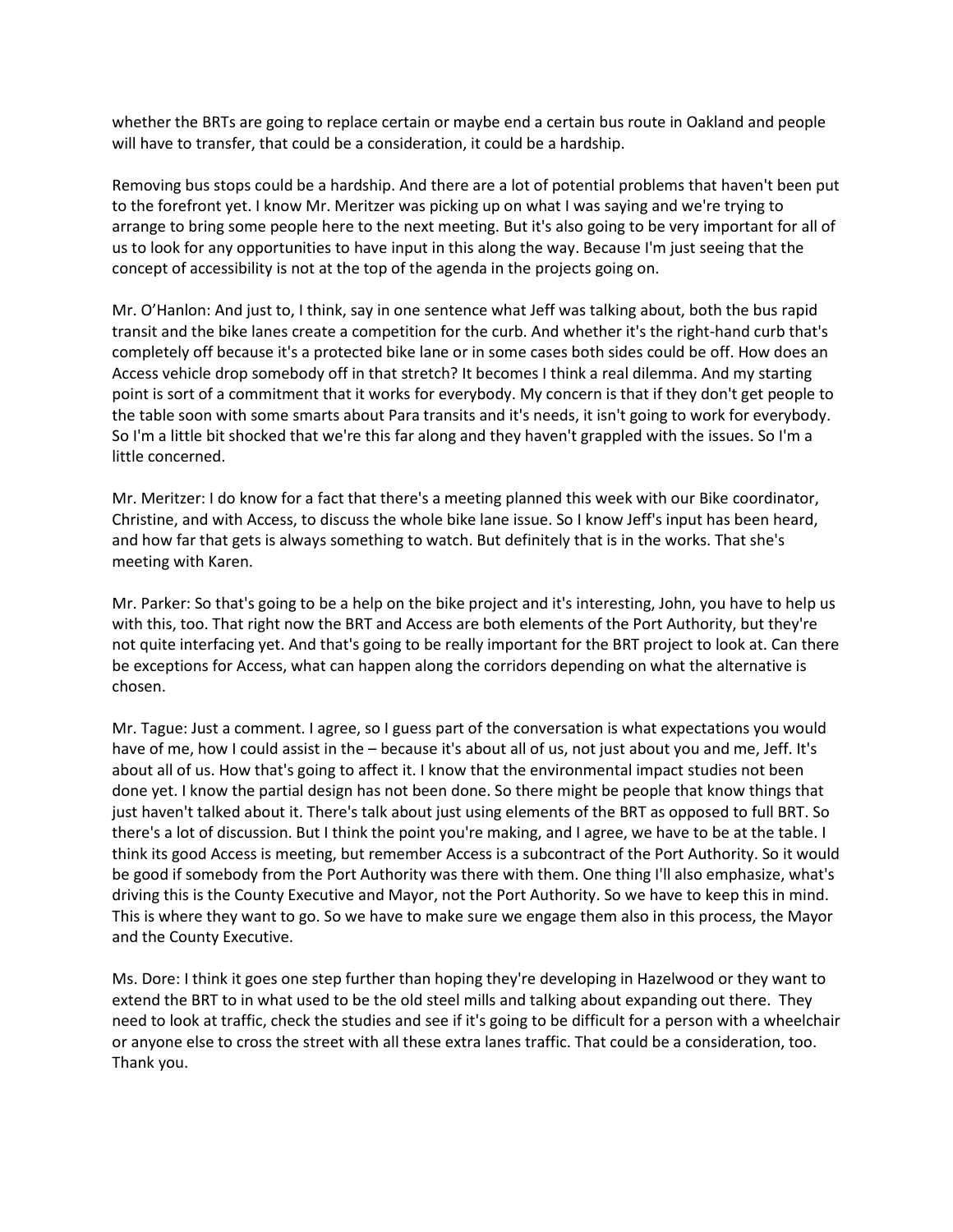Mr. O'Hanlon: One thing I just want to say, because I think that the whole issue of this kind of composition for the curb lane is a really important one and not a simple one either. It is that -- it's complicated further by the fact that the plans for BRT are so up in the air. You know, what -- we don't even know if it's going to happen, and at the moment, we don't even know what it would look like in terms of what we would propose. So there's a lot that's still up in the air. But what I want to say is, I'm not sure there's been a lot of talk about the fact that with respect to BRT, there are other accessibility concerns besides the curb lane. Which is that if you're coming from the East End of Pittsburgh, there's still a strong possibility you're going to have to transfer in Oakland to get downtown. And they are absolutely incapable of promising anybody at this stage of the game that you're not going to have to transfer. Even worse, they're almost guaranteeing that somebody is going to have to transfer. And they're not saying who. And the problem is it's not entirely up to the Port Authority, as John said. So there's a lot that's really up in the air about BRT, and if you think it's going to be a simple kind of add-on to our transit system, it could fundamentally alter our transit system where Oakland becomes a transfer point for lots of people because we have to justify using the BRT. It's kind of a -- the same thing as the competition for the bike lane. If you add more routes between Oakland and downtown, they're just not going to pay for themselves given that there's already excess capacity in the existing routes that go from Oakland to Downtown. So there's something that's not going to give, and I'm afraid it's consumer and customer convenience that's going to give. So I'm encouraging everybody to be involved in this BRT process, be vigilant there's a lot that can go on.

Ms. Evans: Also -- this is Janet. You have to educate the bike riders. You really do because they'll run into you and they won't stop a lot of times. An example is around Phipp's Conservatory. If you're not watching them and they're not watching you, they will run into you. So they have to be educated.

Ms. Warman: Yeah. I went to a meeting that the Port Authority did have and they was talking about the bus rapid system as well. And they were showing different spots where stations could locate.

Mr. O'Hanlon: There are a lot of different variations they were considering.

Ms. Warman: Some of them looked like they were too close to each other, and some of them are not spaced out. Some are spaced out too far from, you know, they -- you got some that are like in the single -- that are like there's nothing around them. So, I mean, I don't know if they want to keep on doing that, in that format or what.

Mr. O'Hanlon: I think they're going to be starting the process of narrowing down those options to one or two at the most.

Mr. Tague: First of all, the environmental impact study needs to be done. And the other thing of it is, it's a 30 percent design. So when they get to that stage, you're right, there'll be a decision made on what route. At that stage a decision has always been made to one routing. But we need to be involved in it earlier on. And it's not that we're excluded from meetings, because we're not, it's just that -- Jeff's voice being heard is great. And we have to do more of that, Paul.

Mr. McGann: Thank you. The problem is that people are starting to understand a little bit better about Access. That means that a lot more people are using the bus -- a lot more people are not using the bus and people riding Access is increasing. So bus is going down, Access is going up.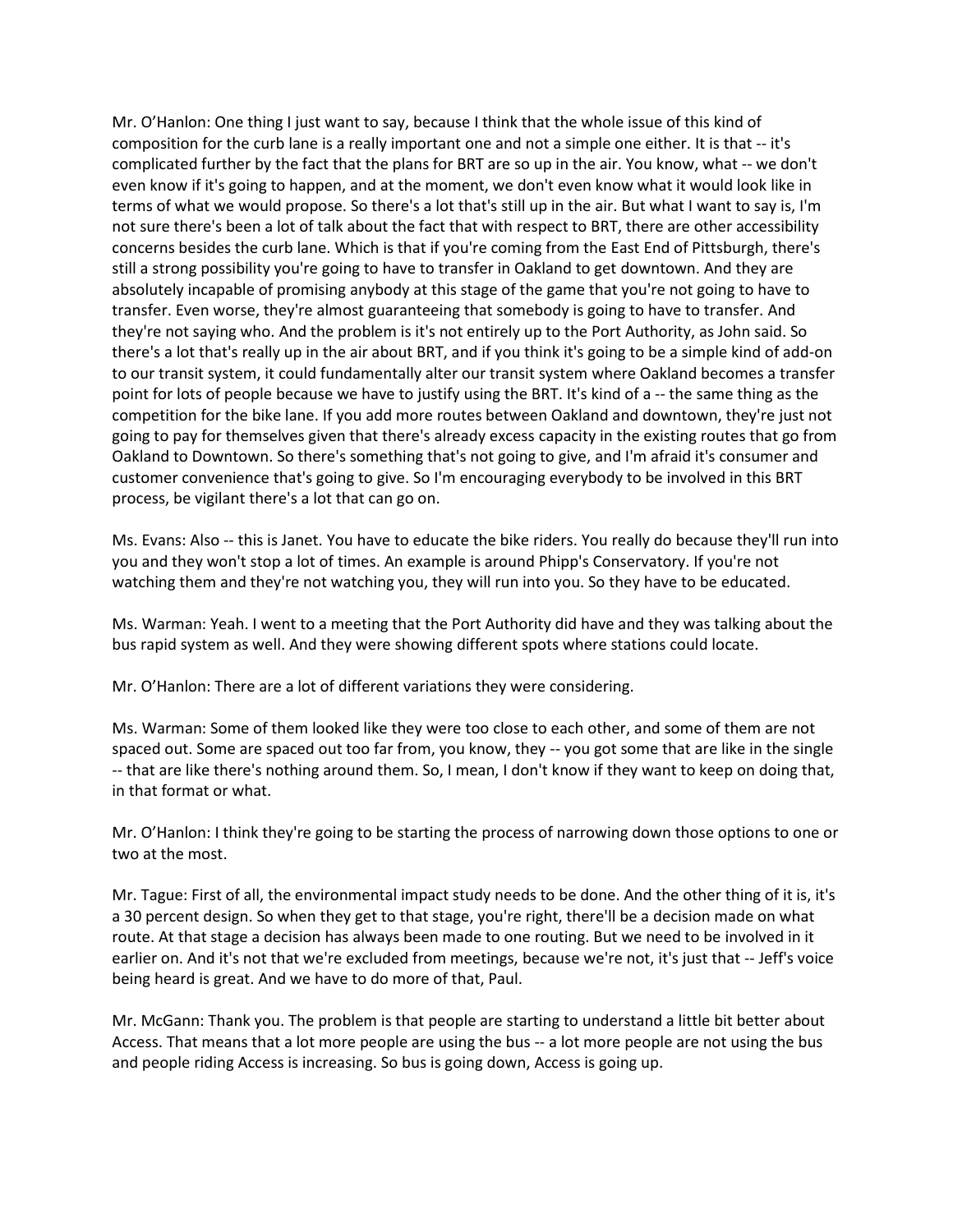Ms. Dore: I'm just making an observation. One of the groups in Pittsburgh that knows a lot about bicycle policy, they're called Bike Pittsburgh. I'm wondering if anybody thought about inviting them to a meeting so we may be able to ask some questions about this, because they're one of the people behind advocating for bike lanes. And my other question is you mention -- piggyback on what she said about safety and enforcement. I know, to be fair, Bike Pittsburgh does a lot of advocacy in telling bicyclists to be safe. What proposals they have putting forward. Have you ever thought about bringing them to a meeting so you can ask questions?

Ms. Carter-Scott: My comment was just around BRT, and talking in terms of being involved before all final decisions are made. Would it be good to have someone come and do sort of a -- Karen, you said you went to a meeting, but would it be -- I guess, having somebody to come and talk more with us, in general, and having the public, as we have the public now here, to be able to get more in depth information.

Mr. Meritzer: Actually, I invited Pat Roberts, who's involved in this, to our next meeting and he gave me a tentative yes.

Ms. Carter-Scott: We think it's important, and again, when we think about advising City and County government, I think we're in a tentative -- if he can't come if somebody else –

Mr. Meritzer: I think it's a matter of firming it up on his schedule. He said he had no problem coming to the next meeting, he planned on it, but I still have to double check to make sure it's on his calendar. I had not thought about inviting Kristin or Bike Pittsburgh, but I can do that

Mr. Parker: Kristin, she responded to me –she's the one presenting the bike share (bike-ped coordinator)

Ms. Carter-Scott: Just to finish up on my comment. I said all that to say I feel like at times as things are going on we are oftentimes not included until the last minute. Really the disability community and -- I think we have to keep vigilant in ensuring that, before processes move along, we are at the table. I think we're starting to get lost as a community is what I'm saying.

Mr. O'Hanlon: It's a difficult process. I've never been part of a process where the players have felt more on out of control about what's really going on, through the BRT process. Richard.

Mr. McGann: Thank you. Also the problem with the bus is the numbers keep changing. And I don't – you never know what the bus numbers are going to change to, it's 41A, 41B and 41C. It's been the same for so many years and then it started to change. That's another issue. I think we've gotten lost with people what the new bus numbers are. And some of the routes are so far away, the schedules are different, the times that they arrive are not on time. There are no stops at nighttime, so you can get stuck really easily.

Mr. O'Hanlon: I want to try to keep this to the BRT and bus and bike lane discussion because it could get too big. But any -- so from what I understand then, we're working on a future meeting where we can pull some of these players in and try to make sure that the process includes us.

#### **Presentation on Visitability Tax Credit Report**

Mr. O'Hanlon: Let's move on to the presentation on the Visitability Tax Credit Report.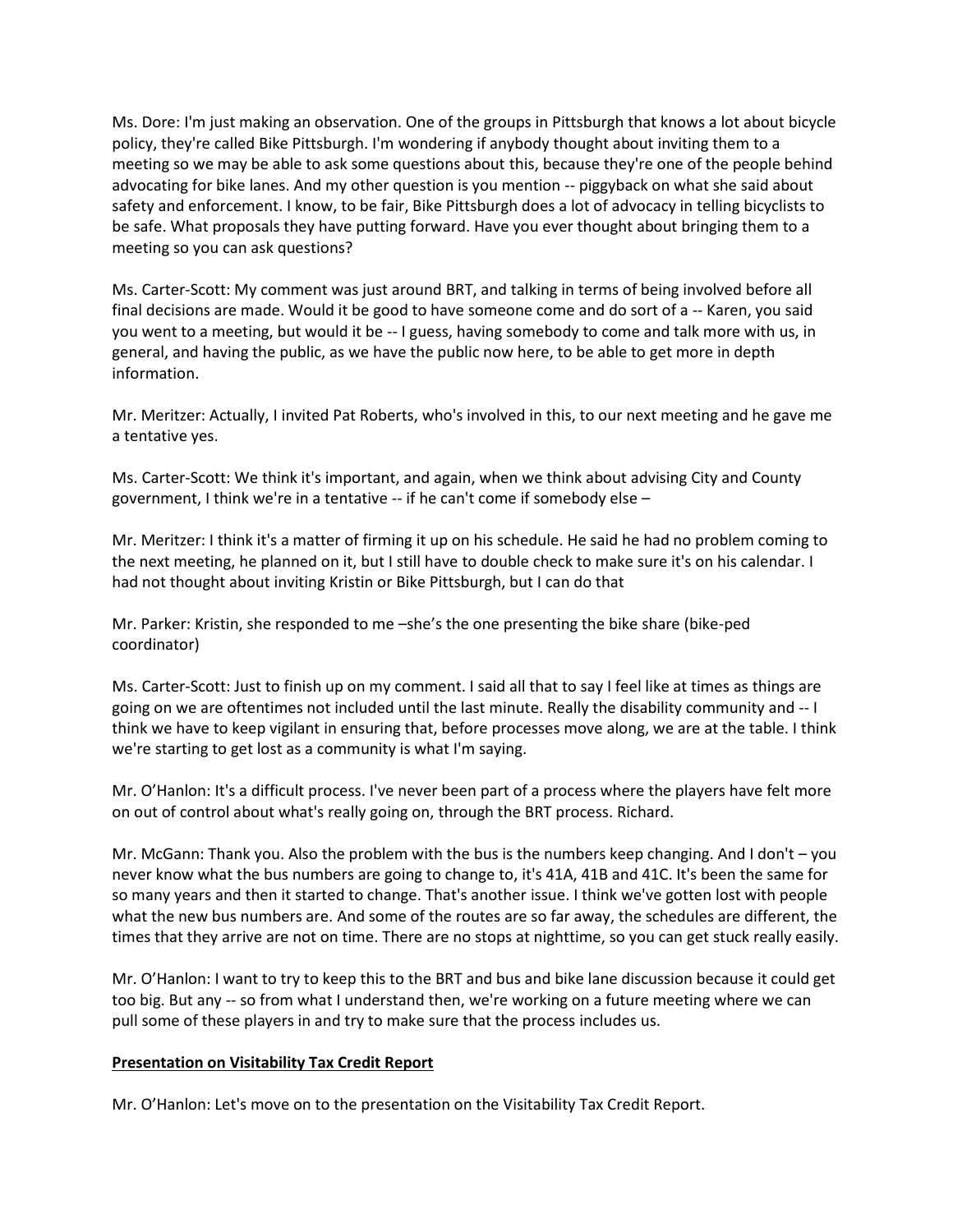Mr. Meritzer: Yes. Thank you. As you know, the Task Force was instrumental in getting the Visitability Tax Credit passed and has since been instrumental in the visitability marketing community, which is promoting visitability. I have not been as proficient making reports to council, which is supposed to be three times a year. Yeah, three times a year. And it's one of the functions that I have been lax on. When we were audited, that's one of the two things they found that I did wrong. And it's just one of those things where there are all sorts of other things I could be doing better. However, we were blessed to have an accounting student, be it a high school accounting student, come to us this term Malachi, who, actually, has took on the job of doing what is essentially an audit of the program, which is what I sent out to the back table. And Malachi do you want to get up and say what you do, what you did. How you got to this.

Mr. Davis: Well, I was asked to write the report. So I gathered the necessary information and I -- from the board and I set up a meeting with the visitability tax credit unit, and there were revisions upon the report I made and the changes to it.

Mr. Meritzer: He says, yes. He's in the desk right next to mine. So anyway, this is the report. As Malachi says, after the visitability unit there were some changes made. There are still a couple changes that need to be, a couple typos that I missed, and we do expect to add a few pictures, but basically the verbiage should remain the same. Unless there's comments from this group. From here what we do is I set up a meeting with the director -- when is that meeting? Do you remember?

# Mr. Davis: July 4<sup>th</sup>.

Mr. Meritzer: It's not July 4th. That's a holiday. Probably July 8th. And decide how we are going to deliver this to City Council. So hopefully by that point the report will be finalized. And as you can see, what it says is there hasn't been much progress and the progress was early in the program. And it's sort of petered out. So one of the things that the visitability community says they would like a little more publicity around the report. So that's one thing I'm going to recommend to the director.

## >>SPEAKER>> Where's this meeting?

Mr. Meritzer: No. This is just me, the director, and Malachi. This is to decide how we are going to deliver the report to Council. Simply administrative. This is not a public meeting. But hopefully by that point we will have the finalized report. So if there are any suggestions people have about making it better, please let us know.

Mr. O'Hanlon: One thing that you might want to discuss with the director is if there's no public thing at all, then my sense is that one of us is probably going to have to create a public opportunity to raise the issue with Council. Because I think that, for lots of reasons, including the fact that when we went through the process of advocating for the passage of this, we started off with a very different approach. A mandatory approach, which we ended up bargaining away for an incentive approach to get it passed. But at the time we said, if this doesn't work, we're going to be back. Because we're on the verge right now of building whole new neighborhoods. And if we build whole new neighborhoods, they'll look like the old neighborhoods where every house and every entrance to every house has steps in it, because that's just what we do, then there's going to be a problem. So if you guys don't create a public opportunity with Council, one of us are going to have to.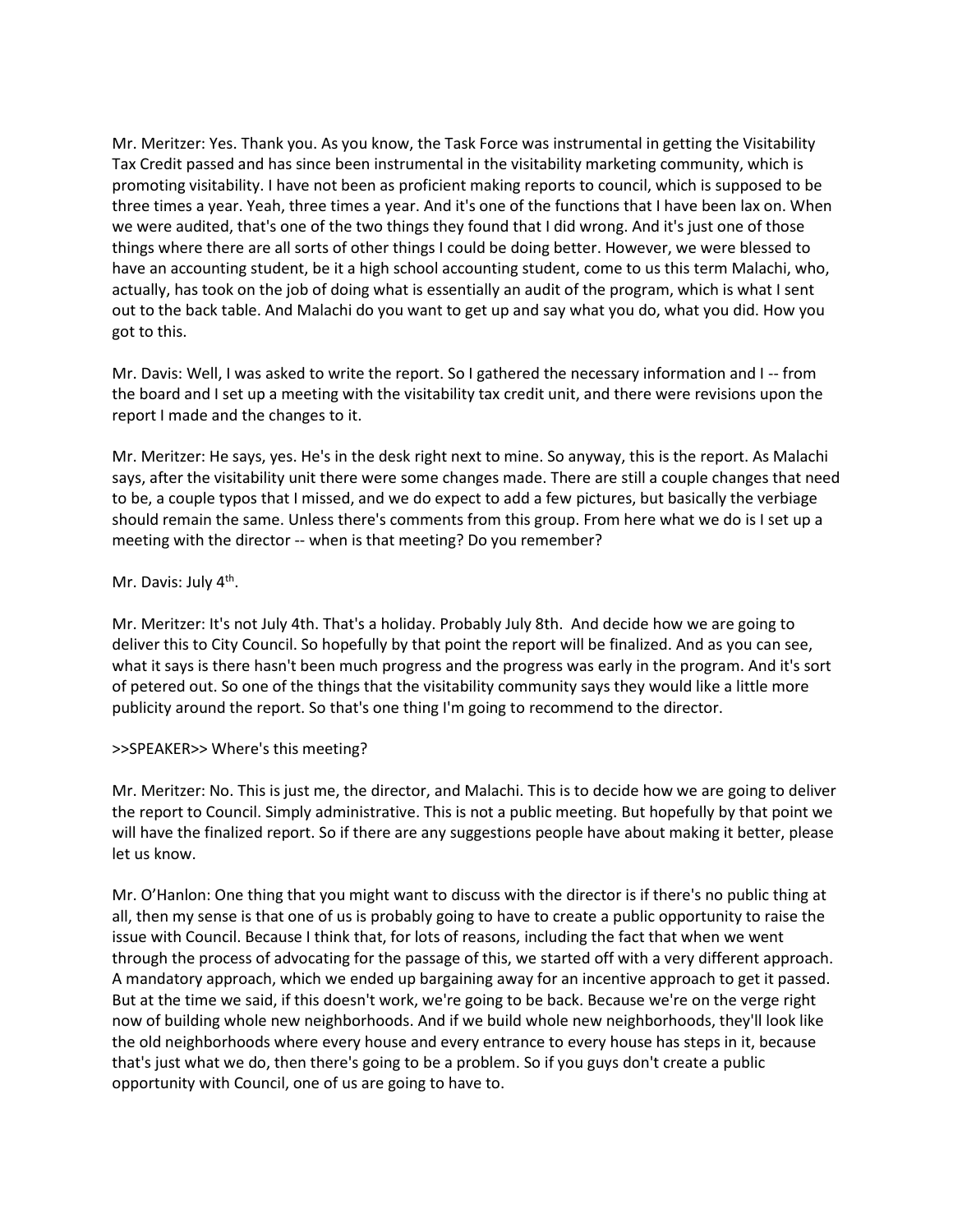Mr. Meritzer: Of course, there are always two opportunities to create public activity around Council. The first is, I expect since we will be setting it up, I will know when it's going to hit Council. And if they're just going to read and file, which is what they often do with correspondence, there is a time -- this'll probably be at the Tuesday regular meeting, as opposed to the Wednesday committee meeting. At both meetings there's a public discussion air time where people can come and speak on business, and also any council member, I believe, can request a hearing on any topic before Council of relevance or any 15 citizens can request one. So either way they can request that there be a hearing. So like I say, at this point I will suggest to the director that this be delivered in such a way that there be some public discussion, but if there's not, there's opportunity for the Task Force to either present themselves or to contact a council member or petition council.

Mr. O'Hanlon: Mostly I would just want to make sure that he was aware that -- I mean, director should feel free to plan however he wants to present it to Council. But if he has any concern about what our public comment will be and being a party to that or being present or having an opportunity to speak at that point, he might want to decide how he wants to do it.

Mr. Meritzer: And I think, based on past discussions with the director about similar issues, he's very supportive about having the community's voice be heard. So I don't think that's going to be an issue.

Mr. McGann: Thank you. Now a few months ago you had sent out an e-mail talking about setting up this new sidewalks, and I was a little confused on which one, is it downtown or what is -- what's going on with that? Which one is it? The Council seems to be going a little bit off topic with this. I'm wondering what the goal is.

Mr. O'Hanlon: Okay. What's the question? It's going to be an overall design for the entire city, every street.

Mr. McGann: All right.

MR. O'HANLON: Essentially it's a new design that they will attempt to --

Mr. Meritzer: No. The difference, Rich, is that complete streets is something dealing with the public right of way. Visitability is something dealing with individual houses. So that's a different issue. And the whole complete streets things is technically new guidelines for any new development. And, as a matter of fact, I'm working with PennDOT and Public Works on East Carson Street and we're looking at redesign based on complete streets. So that's being implemented, basically, street segment by street segment as reconstruction happens. But, no, this is completely different. This happens to be individual homeowners who are making their houses more visitable as opposed to accessible; it's somewhat lesser accommodation. More visitability so people can visit them who have mobility issues. And it's designed to -- like a lot of what my office is doing right now, designed to be more of a carrot and less of a stick.

Mr. Nochese: It seems like those in charge, like in city planning, are clueless about what's going on in the future in regards to accessibility. This should be accessibility for everybody no matter what their disability is. Like, for example, the electric cars, they need a plug to plug them into, but the buildings here have no plugs. So in the future they need to be planning for the future. Like 20 years from now. So just a question in regards to building new places and making places accessible. Are they going to be thinking about not only accessibility for the future, but also things like the electric cars. So my question is, when they're making these city plans, are they focusing on people with disabilities or are they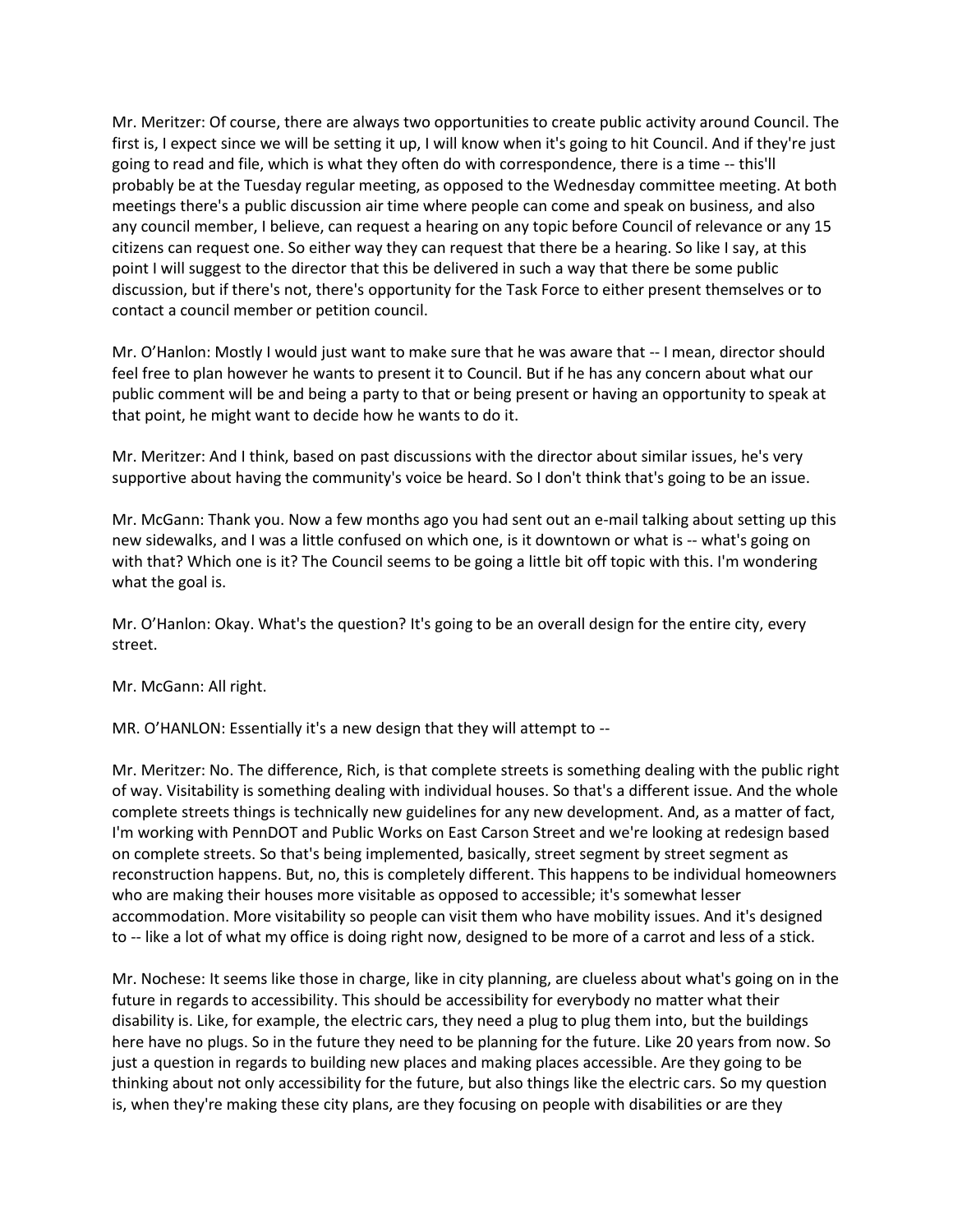focusing on all people whether they have an ability or not, what's go coming down the pike for the future?

Mr. O'Hanlon: If I could add a different wrinkle to that question, because I have a similar question. Knowing that we're on the verge of building whole new neighborhoods in the Lower Hills, probably a whole new neighborhood in uptown, certainly a whole new neighborhood in Hazelwood, and given what we know already about kind of like wiring neighborhoods to make them more accessible for people who are blind or for way finding purposes, have we started to look at all about what we would potentially incorporate into the design features of these neighborhoods to make them more accessible?

Mr. Meritzer: I can honestly say that we have not.

Mr. O'Hanlon: Okay. Because that's the other concern I have. Knowing that this is a train that's moving, we better get on quickly or it's going to be moving too fast. And it's sort of -- I mean, I think we already have the technological know-how to have a sense of what we're on the verge of. The people at CMU and Pitt, I think we should really be looking at is there an opportunity we shouldn't miss when designing these neighborhoods really for accessibility. And when I say "accessibility," I don't mean curb cuts. I mean what's going to keep seniors living in their neighborhood instead of moving into a nursing home, knowing that it's something nobody wants for themselves and society we couldn't afford it. So if we can afford anything, we can afford to make the neighborhood more accessible for everybody. So I think it's a real opportunity in need that we should not squander. Okay. Yes.

Ms. Evans: The Almono project, we have been going to almost every meeting and every meeting we do talk about accessibility. You know, just the regular ones, but now you're putting a new kink into it.

Mr. O'Hanlon: That's the Allegheny Monongahela. That's what they're calling the new Hazelwood development area.

Ms. Evans: And right now they just got money for the infrastructure. They should be working on that now. But as far as accessibility, since you brought nursing homes or all homes should be accessible to everyone, that might be a little hard, but we're in the process of designing and stuff like that. And they want to know all about this. So maybe I'll bring it up at their next meeting. Write to them on their email.

Mr. Henderson: I'm glad you guys have brought this topic up, because the developers are putting the wiring packages in these new complexes to be done. Where the hardship comes in at is nobody's speaking up and saying this is what we need before the fact. When you move into these units, they put it onto the management companies to step in and make it accommodated. And that should not be. This should be dealt with at the beginning stages of development. The wiring packages are in there, they're in there because I know they are. What's happening is that it's not being talked about and the buck is being passed to the owner of the complexes, opposed to those things already being there for the persons with vision impairments and people deaf and hard of hearing. That should be there. These are things being passed, again, to the owners of the buildings because they're saying, well, if you don't ask for it, we're not going to do it. It shouldn't be like that. It should already be there already. Because I'm telling you, I know for a fact the wiring package is already in these new units.

Ms. Dore: I happen to live in Hazelwood and so does another person in this room and I've been to some meetings and it's been in the paper they're starting construction on that this summer. The same goes for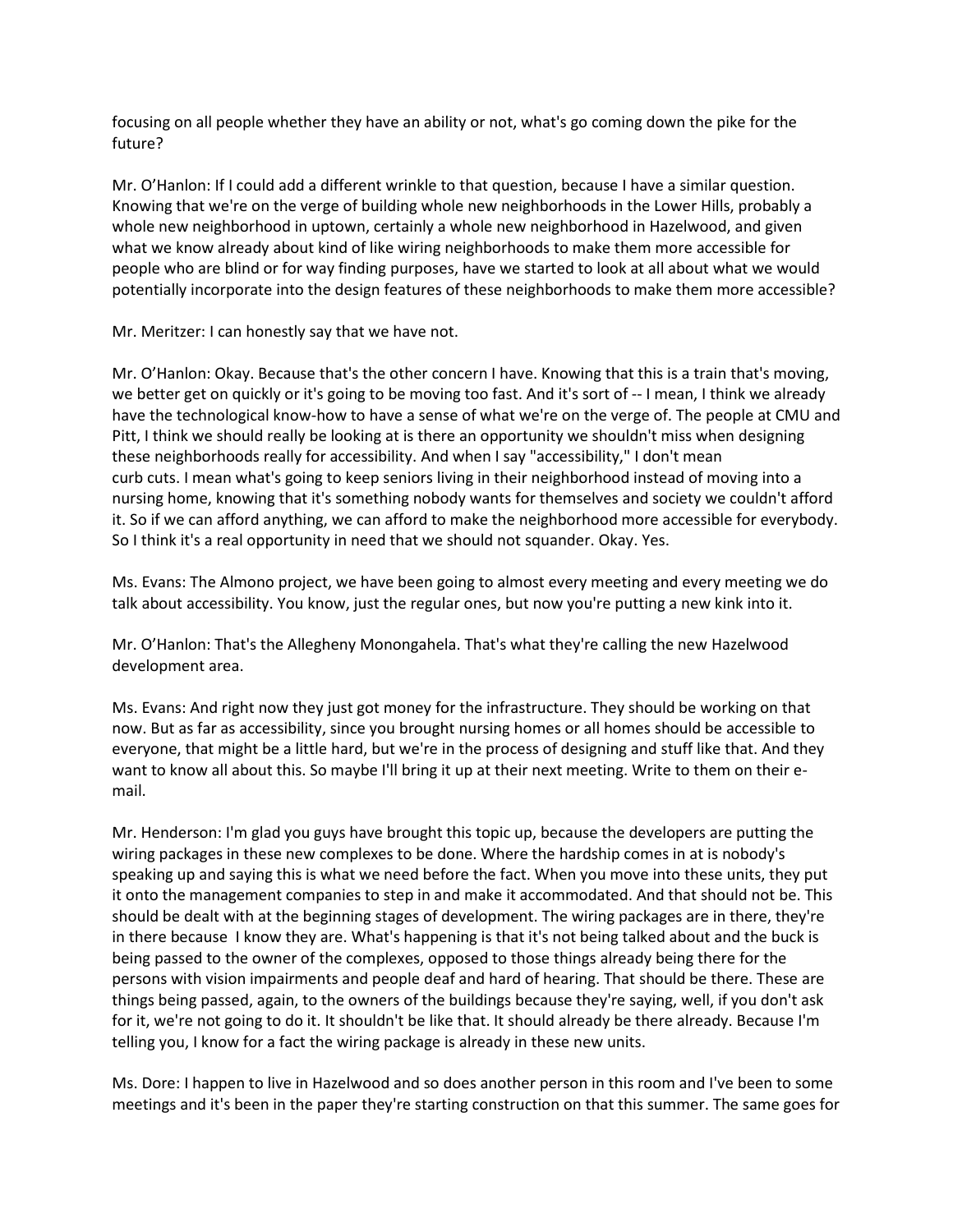other areas, the Lower Hills he talked about, places in Laramer, East Liberty, all over the South Side. And I have spoken up, but I would like to see more people speaking up about disability accessibility. In terms of what Chris said about the electric cars, there is one CMU-owned free electrical plug you can recharge the cars, but it would be nice to see more of them. Somebody at CMU has been studying that, they haven't suggested it, but they're going to talk more about accessibility. Thanks for your time.

Mr. O'Hanlon: I think this was not an issue we talked about bringing to City Council. I think this might be an issue we bring people here.

Ms. Grishman: We were saying this is just -- because we were saying something about bringing the issue to City Council either way, I'm currently part of a group of people who are creating a disability day of advocacy in front of City Council. I have a meeting with Dan Gilman next week about it. This is going to happen probably late August -- between late August and early September, no firm date set yet. But we're looking for people to bring topics up outside of -- you know, we're already talking about condition of sidewalks in residential areas, the lack of maintenance of cut corners, because residential areas are not looked at at all. So if anyone wants to come to me afterwards, we have the groundwork already set for bringing a lot of these issues to City Council at a public meeting and then requesting a hearing later.

Mr. O'Hanlon: Now, I'm a little bit worried about the time. So I think we need to limit any other comments to the visitability tax credit report because I think it's time to move on. We can raise other issues later. Richard.

Mr. McGann: The problem about how to work out with Pittsburgh and other communities -- yeah. Now Mount Lebanon area of Pittsburgh -- I mean south Pittsburgh, they have pay for the new sidewalks and the curb cuts and things like that, and then that's for Mount Lebanon and then you have to figure out how to get the new sidewalks to go from Pittsburgh all the way into Mount Lebanon, you have to get cooperation between all the communities as well. Because even though you may have new sidewalks here, then we have to get support through each community because they're going to be like no, no, no, I don't need that. Other neighbors will meet up with them, and they have you have problems with wheelchair access and they only get so far then you're stuck in the other area.

Mr. O'Hanlon: That's a different issue. I'm going to have to move on. Because that's a different issue that Richard is bringing up. So let me -- I apologize, but it's -- we're behind schedule.

## **Disability Agenda 2000 Retrospective: Arts and Culture**

Mr. O'Hanlon: I want to get to the Disability Agenda 2000 Retrospective. So for those of you who have been to our previous meetings this year, you've heard this before. If you haven't, what we're doing is, we've looked for a way that we could celebrate the  $25<sup>th</sup>$  anniversary of the ADA and show, well, what difference has it made. And one of the things we did as a Task Force 15 years ago to commemorate the 10th anniversary of the ADA was to sponsor a process in Pittsburgh that we called Disability Agenda 2000. And Disability Agenda 2000 looked at all the various sectors of our -- we call them sectors of our community, things like culture and the arts, things like primary and secondary education, things like housing accessibility and design, things like neighborhoods and communities. We had a large number of sectors, each of which were chaired -- co-chaired. One by a disability advocate -- a person with a disability who's an advocate in that sector and the other was a mover and shaker in that sector. And they co-chaired – each sector had those two as co-chairs and multiple -- in some cases hundreds of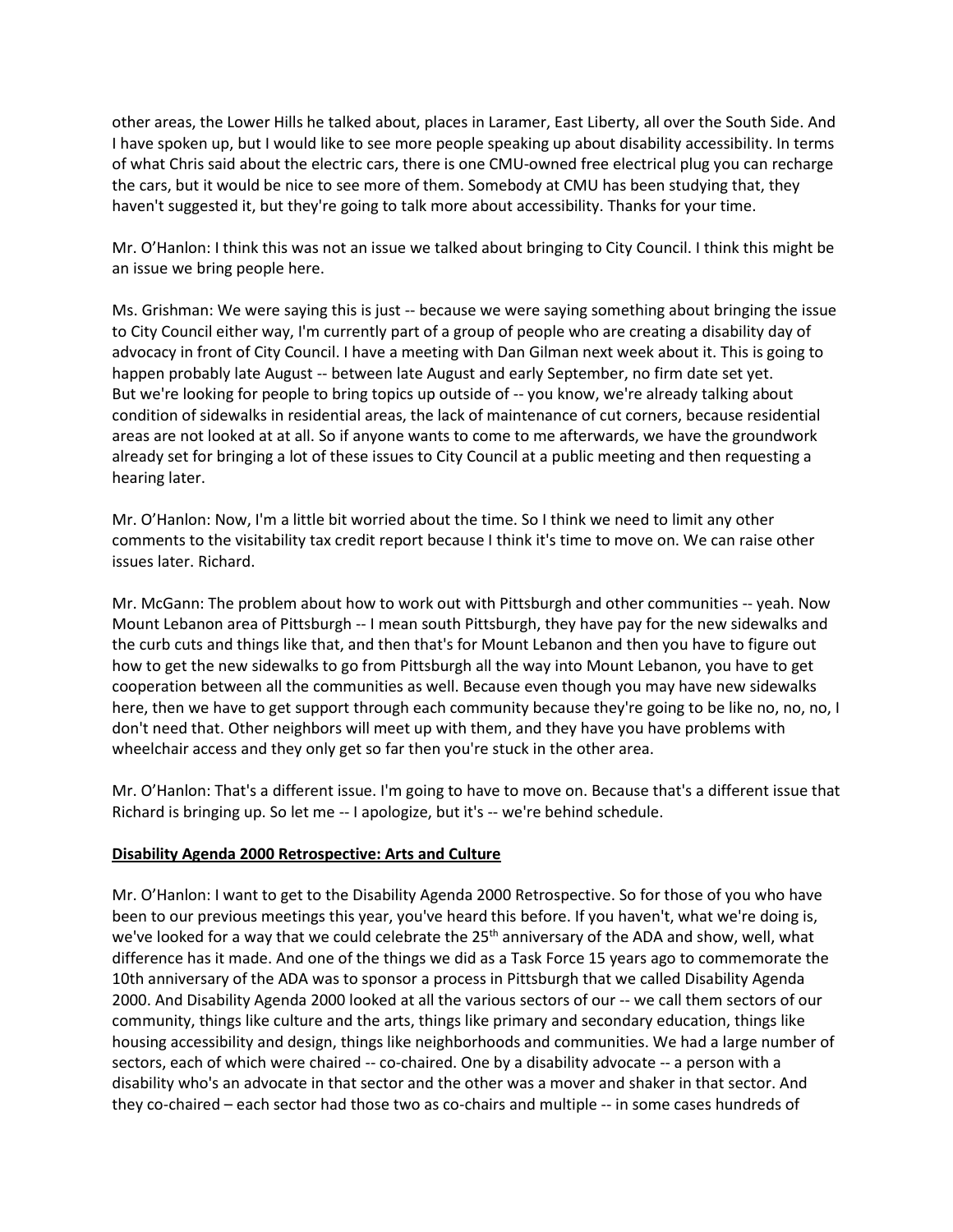people participated in the meetings of those sectors. I think the meeting was community sectors. And that came up with a series of recommendations about what our agenda should be for, you know, 2000 and beyond. So this year what we decided to do is pull out that stack of recommendations and look at, what have we done in the last 15 years. What progress have we made. So that we can sort of celebrate the progress and also, when we haven't really made much progress, so identify where we need to move further and make -- make -- you know, make progress where we haven't. So along those lines we put together this session to look at the culture in the arts sector, and who we have are two guest speakers, Joyce Driben and Ann Mulgrave. I know Joyce was involved in the original process. Were you, Ann?

Ms. Evans: I'm the moderator. All right, I got involved in '07 with the Arts Fest people. What I did was I went to the Art Festival in '07 and took hundreds of pictures of what wasn't accessible. And most of it wasn't because they didn't have the electrical ramp coverings because nobody could get around. Also, it was super crowded and many people who had disabilities had a hard time getting around; especially in motor chairs or wheelchairs. And also they couldn't get to the food vendors. So what I did was took a whole bunch of pictures and went to Richard and gave him the CD, and he goes, let's go to the director of the Art Festival and present your ideas. So they looked over the CD, ahead of time, and the next thing I know they started making changes; starting in '08 and in '09 and in '10. And what happened was, they spread out the Art Festival to where it's all over Gateway Center, all over down where the fountain is, and they put more coverings over the electric. So to me that was the biggest change. And many people who use -- push baby carriages, they're happy; the mothers and the fathers. And people with disabilities, when I explain what I did, basically in '09 and 2010, they were really happy. But I know that there's - some improvements are ready to be made. But here I want to turn it over to Joyce Driven.

Ms. Driben: Can people hear me okay? 'Cause I discovered sitting in the back of the room I was having trouble hearing speakers up here. So if you can't hear, raise your hand and Ann Mulgrave here will tap me because I, obviously, won't see your hands up here. No hands, good. I got involved in a different kind of accessibility issue and I did a little bit early on, but one of my passions has been audio descriptions for events.

And it really started back in about 2002. I started going to the opera -- or I tried going to the opera with a sighted friend. And after two performances I basically said to her, I won't go and you can't make me. Which is an old TV commercial. She said, why? I said, I can't follow it. I don't know Italian or French, my knowledge of Spanish is very limited, my knowledge of German is almost none existent, except for my Yiddish background. I can't follow the operas. We started meeting with people at the Pittsburgh Opera, and Marilyn Egan is still very, very involved with this. They began to create a program for audio description.

So there is somebody now doing one performance at each opera who reads the titles, who describes the set and the costumes and the staging, and we can hear this through an infrared system. It works quite nicely at the Benedum. We also have braille and large print programs for those of us who can't read print programs. And I don't know how many of you thought about going to a performance where you can't follow the action, you can't read the program, you have no idea what's going on, but it's a very frustrating thing.

So now the opera is doing this, City Theatre does it and does it quite well. Again, with braille programs and they provide a sensory seminar before one performance of each of their plays. So we can come hear a description, sometimes walk through a set, not always. Sometimes check out a prop that can be passed around to those of us who can't see it. And then we hear a description. In both cases I've had a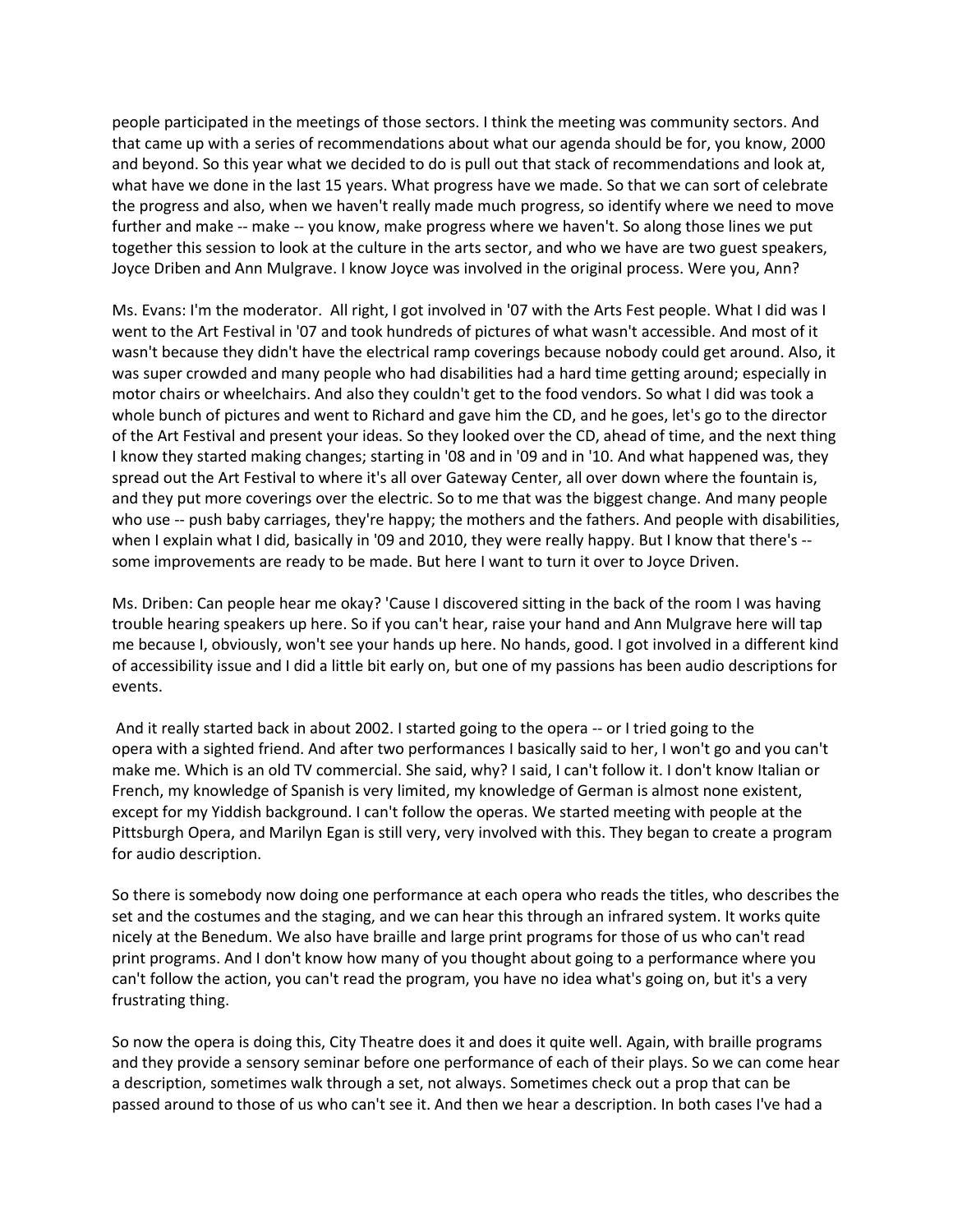chance to dialogue with the describers. And they'll ask us, would you rather have this or that described during a performance, and it's wonderful interaction. It's brought a number of people who were blind or low vision into the opera, who had never come before.

The same with the plays. And one time I was there and a gentleman who thought he was going to listen to it with an assistive listening device because of a hearing problem accidentally turned it on to the channel that those of us who were blind were using. And he said he never had an idea what went on in a ball scene in an opera before listening to the describer. So the audio description is hugely important.

One of the things that's also important, and Heinz Hall generally does this quite well, for those of us who are blind -- I can't speak to people in wheelchairs -- is the issue of training ushers in terms of how to accommodate. Talking directly to the person with the disability and assisting us in seating rather than assuming we can't do anything for ourselves. I still see a need in other theaters for usher training, because I've had people make all kinds of assumptions that don't work for somebody who is blind without asking me first. And I'm sure I'm not the only one here who has had that experience.

I still see some need for increased audio description, like public theatre and some other around; usher training. Making things accessible because while I'm totally blind, and it's pretty obvious because I travel around with a seeing eye dog or use a cane, there are many other people -- and this county has a lot of people over 65, and one of the things that begins to happen with senior citizens is they lose vision and lose hearing, and they may not tell you about it. But they may need just as many services as those of us who are blind or have limited vision. I'm not going to continue much longer because I want to allow a lot of time for questions and discussions.

Mr. O'Hanlon: Joyce, were you part of the original group that looked at this?

Ms. Driben: I looked at it, but, Paul, given some other things that were beginning to happen to me in 2000, I didn't do a lot with it.

Mr. O'Hanlon: I was wondering if anybody here had a good snapshot of what the scene was then.

Ms. Driben: I can tell you there were no audio descriptions, ushers were not well trained. I remember an usher screaming at me one time because I hadn't bothered to tell them I was coming with a seeing eye dog. She was like, you didn't tell us you were having a dog. And practically being dragged to my seat with by the usher who was not willing to take any training. That hasn't happened in a while. And no braille programs. Just no sensitivity to people with disability; it didn't matter what it was. This usher, when she was trying to guide me up, was yelling, excuse me. Move. And it was an equal opportunity rudeness to anybody.

Ms. Evans: Also who benefits, I want to thank Joyce for this, people who cannot read. I know people who cannot read who go to the opera and really like it. My friend Georgina has her partner, and he cannot read. But when he listens to the audio, he gets a better feel of the opera or whatever play there is; both at the Benedum and at Heinz Hall.

Mr. McGann: I'm wondering, because we have our own culture, if they understand that also we might need help as well with training, so forth with deaf or deaf/blind. For example, at the Arts Festival, I can't hear and we don't know anything about the Art Festival. We totally miss that information because we can't hear it.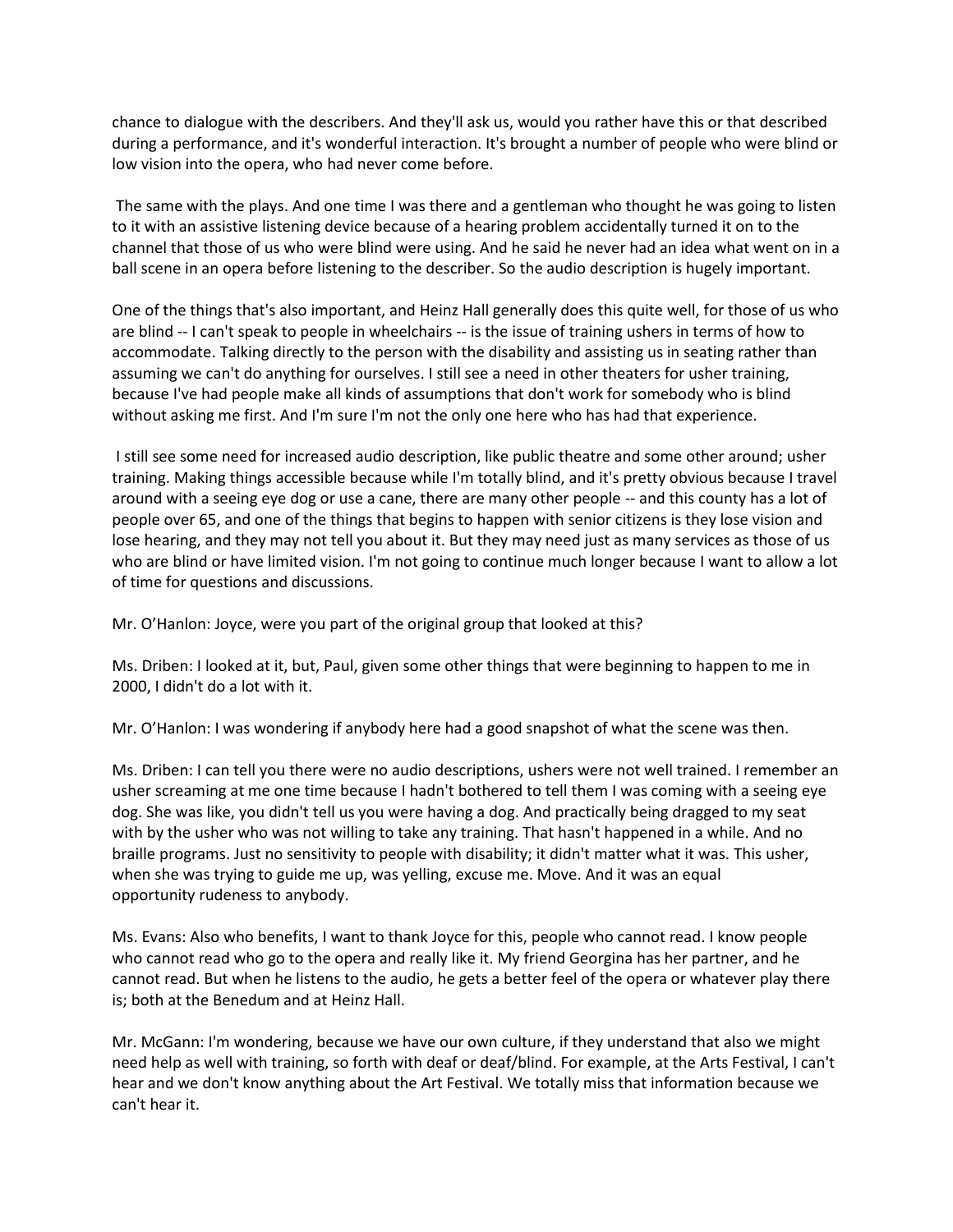Ms. Mulgrave: My name is Ann Mulgrave, and I manage the accessibility initiative at the Greater Pittsburgh Arts Council. I would like to take us through -- this will answer Richard's questions, with a bunch of others as to how this sort of started. In January of 2011, FISA Foundation approached the Greater Pittsburgh Arts Council and asked if they would be interested in starting an accessibility initiative, simply because of the issues we've talked about already today. And GPAC surveyed membership. We're a membership organization and service organization. So we support all the arts organization of all kinds. They do the Pittsburgh Cultural Trust, and they have like a budget of \$50,000 a year, and professional artists around the City. And there's also the survey where essentially -- and you have to excuse me. I'm under the weather and having trouble today losing my voice. So if I'm rough, I apologize. But the feeling was we understand accessibility is important, but we don't know what to do, and it's not a priority. So we created an initiative.

And basically our goal was to provide arts managers with the skills needed to address accessibility. And as we went through the process, what we realized was the majority of the arts organizations did not own their facilities. For example, the Pittsburgh Cultural Trust, they run the Arts Festival and they run the Benedum, the O'Riley Theatre, they run the Buyham and -- all the seven biggest ones where the opera is, where the ballet performs and things like that. Partially because of Janet's work and because of Joyce's work with both -- with Three Rivers Arts Festival and the opera, they started to devote a lot of resources to it. They've created a dedicated audio description booth in the Benedum, they've added individual handheld captioning devices. All of the performances that they put on there, they have sign language interpreted performances, they have audio described performances, and they offer a variety of different things. Richard, I'll get to you in a second. If I can just read my summary. For example -- so they devoted a lot of resources to that.

But what we at GPAC have done is we've taken on the education and technical support aspect of it. In the past five years, we've had 21 different accessibility workshops directed to arts managers. 56 organizations have participated in them. There have been over 428 managers who have attended. Every one of these workshops features a national and local speaker who often has a disability. We've had -- for our 21 workshops, we've had 23 speakers with disabilities. We have the disability community represented at those. And they're everything from emergency planning, emergency evacuation procedures and incorporation people with disabilities into it, to the importance of audio description and customer service. So that has been a lot.

But what we've learned is that -- what's most important is for people in arts organizations, they don't see the barriers that we all see when we walk through. But once you start putting them out to them, they can solve the problems very easily. And they've been doing their best to do it, but there are a couple barriers in their way. First of all, if they don't own their spaces, they can't do that. So we've focused on programmatic accessibility as best we can. And we asked them to describe their physical accessibility on their web sites so that people can make informed decisions as best they can while we try to get resources to fix the physical issues.

But the other thing that's important to me is focusing on artists with disabilities. Performances that address deaf culture, that address what it is like to live with a mobility impairment, that address what it is like to be born without sight or to lose your sight. We've had a lot of organizations that have jumped into that. This morning I got an e-mail asking from a literary organization if they can hold a deaf poetry slam that would involve Deaf culture. City Theatre put on a production of Tribes, which while written by a person with hearing disability discussing what it was like to be a person without hearing in a family that was all hearing. Then last year, and Joyce was part of this, a local theatre company did an entire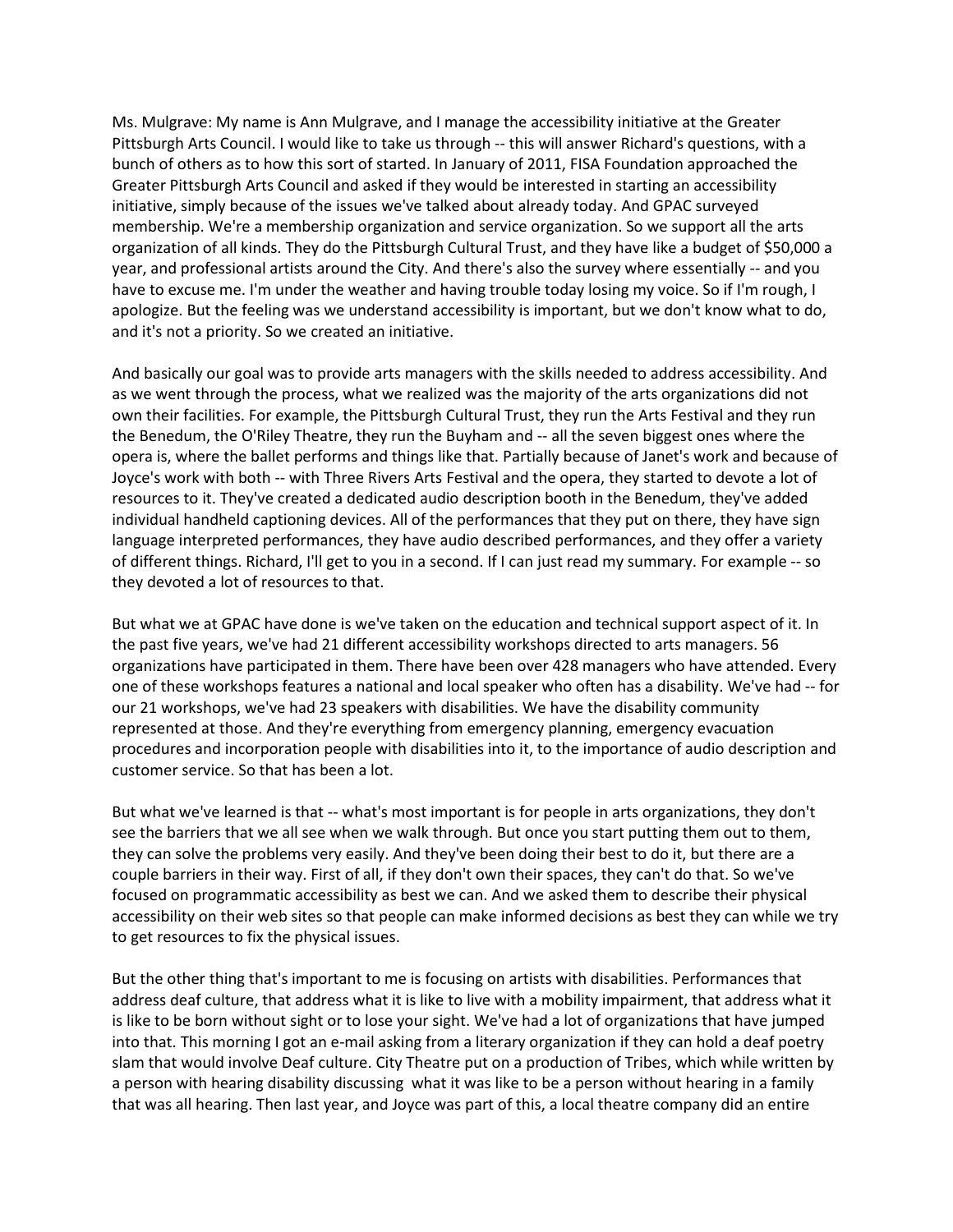production on what it was like to not have sight. It was immersive theatre, you were brought into that experience. And Joyce was one of the actors in that. It's been so productive that they're going to do it again in San Diego at a major theatre festival. So there's been a lot of improvement.

But there's a lot of work to do. A lot of room to do it. And that's my job. I go out and provide staff training at all sorts of organizations, the larger ones have their own, the City Theatre, the Benedum, the Pittsburgh Cultural Trust have their own things. I go to the smaller one, like the Pittsburgh Glass Center, which every first Friday they offer a glass blowing demonstration. They decided they wanted to offer ASL interpretation. So I went and did production, staff training there, and about a week later they literally posted on the Deaf events list serve and 20 people who were deaf showed up. They had an interpreter there the entire time taking people around. They had a great time. So what we're trying to do is expand it not just to the big things like the opera, but everything. Everything we can think of to open places you can make things and express your creativity, to being a performer to seeing a play. Yes, ma'am.

Ms. Dore: I had a question. One of the -- there's a new place in East Liberty called the Tech Shop. You were talking about places they could make things and one of the issues I had there is they don't have any sign language interpreters. Have you thought about expanding that a little bit?

Ms. Mulgrave: Our grants are limited. But I will tell you this much, there is a lot of overlap between artists and tech, and we have had people involved in the Tech Shop. But the best way to do that is to work with the folks at the Human Engineering Research Laboratory, who are in the same building and they also do a lot with the Tech Shop.

Ms. Evans: There is a place you have to watch also. I discovered this last Friday. We went to a male review show and we got discounts through Gold Star. But anyway, we went to the web site and they said -- it was a male review. Wait a minute. So they said on their web site they were accessible to everybody. You know how you go and you have to explore a lot of these on your own before you go. Because when I went there, instead of having accessible doorway, they had a stair lift that you put in your apartment or house. My driver said, Janet, don't even bother because the steps were really on angle and the stair lift, you would have to get onto it. And, I said, no wheelchair, and they said, no. I said, I'm sorry, but I cannot do this. I wasn't told I had to get out of the wheelchair. And the owner says –

Ms. Mulgrave: I deliberately tried to address with our organization. Saying, you can't say you're fully accessible. Everybody has issues with their small places. Even our offices have a very small door that until recently didn't have a button on it. So I say, you just explain that so people can make an informed decision. Because if you say we are at this location and if you work with -- for example, let's take the New Hazlett Theatre on the North Side. The wheelchair ramp is on the side and it's really big and long and they have those big steps. So Karen and I were lucky enough to be part of a performance that was part of a cross disability performance. So what we did was we shut down the front doors for that performance so that everybody had to go in the wheelchair ramp, because it was respectful. And that was our plan. And so what we've said to people is, for example, for the New Hazlett, you have to explain the main doors are several flights of steps, we have a large wheelchair ramp, the door will be open, it will take you into the lobby. We ask people to put that level of detail in. Our doors are narrow, they are only X number of things wide, we don't have a button. If you need help, please call this number and we'll offer curb to seat service. We try to convince people to do that. And a lot of people do.

But the thing to keep in mind, especially with staff training, is a lot of the volunteers at these organizations and the front of house staff, as we call them, there's lots of turnover. So what we've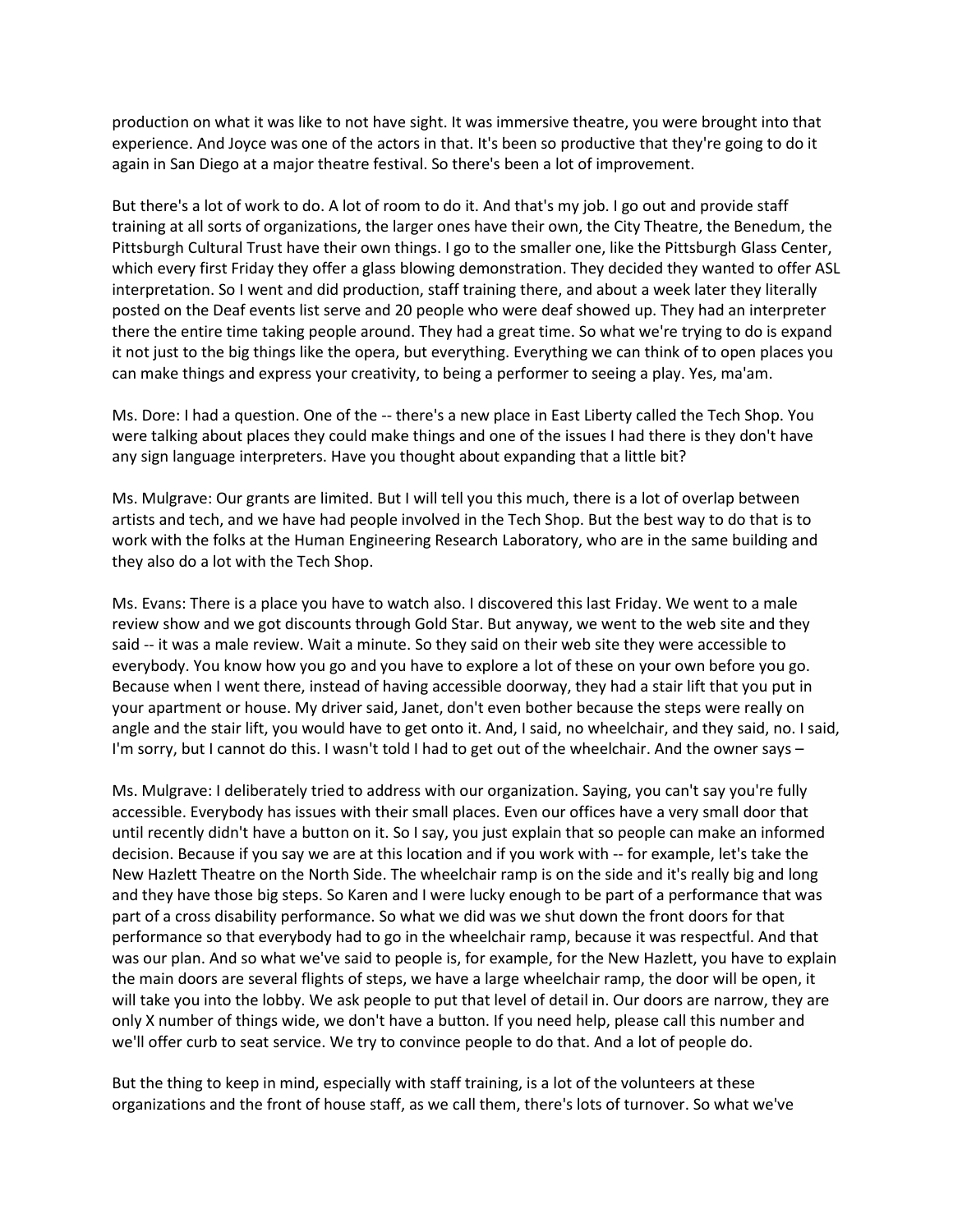learned is that we have to offer -- every 18 months we offer a web site accessibility session. Every 18 months we offer accessibility 101 for new arts managers that have been tasked to it. Every 18 months we offer a staff training session. In addition, our ADA grant allows me to go to places and do staff training at these small organizations in between. I have found that has been successful. It is, however, imperfect, because as best we try, we still don't get everybody. And we are doing our best.

But we -- I will tell you two things, top secret, sort of. But I'm saying them at a public meeting, so it's not top secret. We are launching very soon a survey monkey that is a way for you to provide feedback for anyplace you go. It'll be a live thing, I'll have access to it. Arts managers -- like if you go to say a CLO and you have issues with the accessibility or you want to say something is good, the survey monkey will be there for you to do it. I will check the back end of it and pass it along. Technically, male reviews are not part of my professional bailiwick. But if you let me know and it's on there, I'm kind of a squeaky wheel; I'll call and be a pain in the ass. So that'll be a way for you to do it.

In addition, the thing that I'm most excited about that we have been working on for years, we're about to launch a calendar that will be searchable by accommodations. So you'll check a filter, and if you want to go to an audio described thing, you hit audio described, and we've also verified it is E-screen reader, accessible, and very good. I got your back. And so -- or if you want to make sure -- we're trying to set aside where the arts organizations that input their information will also put that accessibility description that we've talked about. It's supposed to launch in about three months. So it will be a way for people to access these events and get those descriptions that we talked about. We're going to do a doublepronged outreach. One will be to the arts organizations. So they know how to populate that information with a level of consistency. So they know put that in and we can track it. The other will be the disability community with information showing how to use it and how to provide feedback.

We are also in the process of gathering a lot of information on how people with disabilities are engaging with arts and culture through what we call The Arts Access Data Project. Where we have all the arts organizations input their data on the number of people that are using their accommodations, the number of people requesting individual accommodations instead of coming to, say, the one performance with audio description. Let's say you can't make it that night. Will City Theatre -- if you request that, did they provide it for you. How many people are requesting it, because we're trying to mark -- we sense a growing demand, but we can't target it. We can't pinpoint it. We can't assess it. And we need to be able to do that so that we can take this regional model we have here and create something to share with other regions.

Because my role, really, is not necessarily as an art manager, but as a disability advocate. I want this to change the world. So we're trying -- it's been very successful here, so we're trying to do it. And there are lots of fascinating things going on that involve performers with disabilities, writers with disabilities, actors with disabilities. And people with disabilities are being hired in these organizations as well. When City Asylum did Microhistory, they hired Chris Milo to document it. They could have hired anybody in the City. Somebody would have gotten them cheaper rates probably, but they hired Chris because they wanted to follow through. These are all things that are very important to me. So it's not perfect. But we are trying.

Ms. Evans: But you know what, my role, I think, is I go visit different places, different restaurants, different hotels to see if they are accessible. See if they are saying what they are saying, because a lot of times I'm finding out they're not accessible. So, you know, I do the eyeball, and if I think it's really important, I take pictures.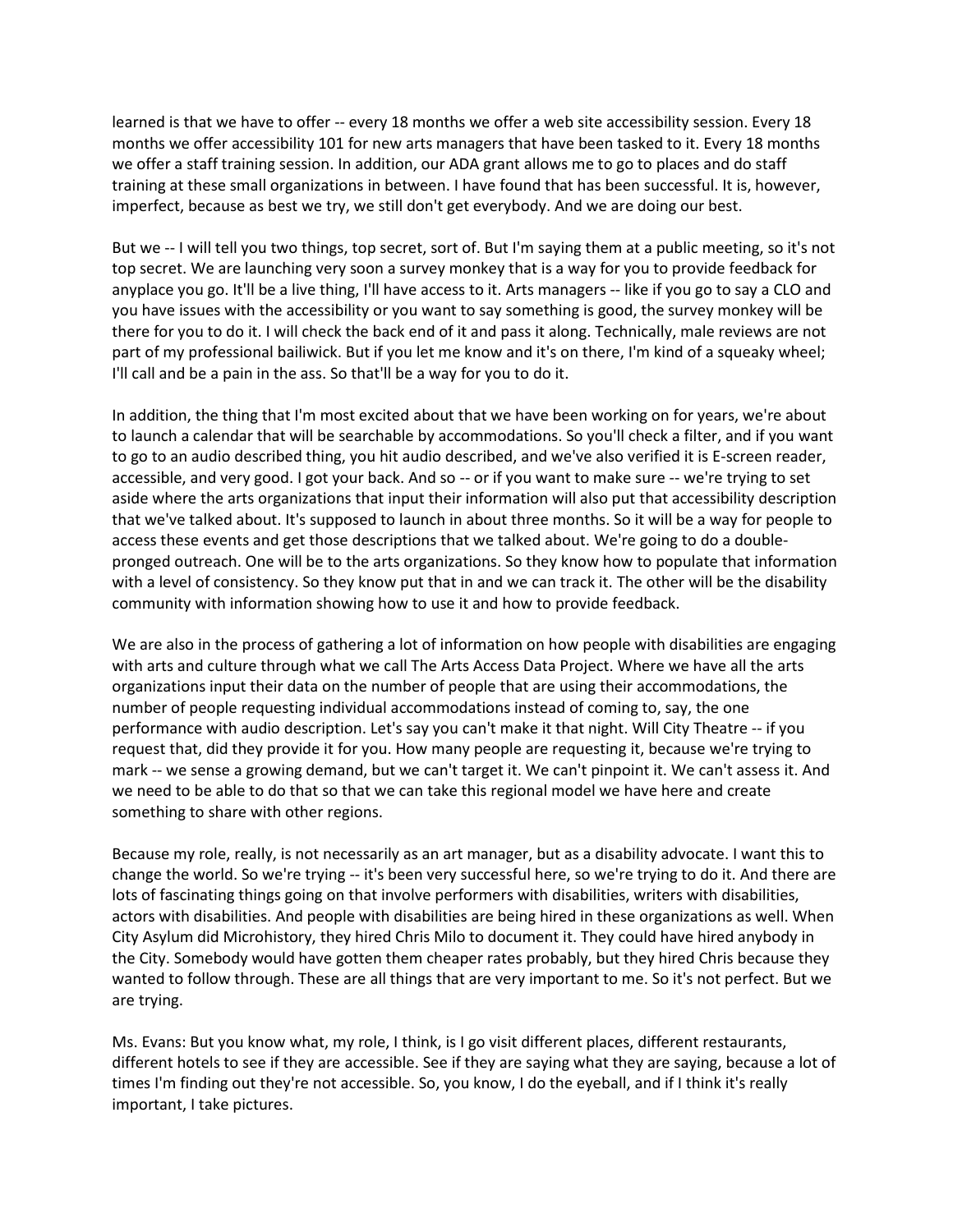Ms. Driben: Okay. And I will just share what I've done. I'm involved with past president of the group called, Bold Blind Outdoor Leisure Development. We do a lot of recreational actives; not just out door. And two of our things have been, we've been to the science museum one and the Children's Museum twice. My first venture to the science museum was to talk to them about our accessibility needs, like how much can we touch, sniff, hear. And their first response was, we'll have you stand in front of a case of things and we'll read the descriptions to you. I had to say, that is not satisfactory. Thank you very much. I'll go elsewhere. And then I got transferred to somebody else who was more willing to talk about to me. So as consumers, I think very often people have no know we vote with our money and feet or wheelchairs or whatever, and if you don't ask, you don't get.

The Children's Museum has been great. We've been there twice and I've had wonderful experience with getting their things to be accessible for us. And most of them are accessible for people in wheelchairs, not all, but not all were accessible for people who were blind either. The Science Museum did come through with a lot of persuasion. But I can't emphasize enough, if something says accessible in its web site, make a few phone calls first. By the way, there are some people in this culture yet who do not always use computers. What about a phone line where you can call, maybe not right away, but get information about accessibility. Your box office people frequently don't know. But there should be somebody in an organization who can tell you, is this accessible. Maybe not yet, but that should be coming.

Ms. Mulgrave: There's that issue, the digital divide, which we always are addressing in the arts because not everyone has access to it. It's a very difficult thing for everyone to accommodate. So one of the things that we push is that on all your marketing materials, paper, print, whatever, you list a number to contact so the burden isn't on people with disabilities to figure out what the issue is, but to have the number there to contact and have that person trained and ready to answer. It is an imperfect thing, and it is a difficult thing to do. It would be nice if we had a central phone line, but it is also the way the arts are structured around here is people associate where they go with the organization that's putting it on. You go to the Benedum, you think everything is run by the same people, but that's not the case. The opera, the CLO, the ballet all do things there. So you can call the Benedum and the issue may be with the accommodations being offered by the ballet. That's a problem everywhere with the arts community, and that's a real problem we haven't figured out how to solve yet. But the other big issue we have is museums, and I agree museums have been the hard nut to crack. Some of the smaller ones are better, I think. The Children's Museum is an example of what's perfect. This year – one of the things that we've done that has been very helpful is we've provided scholarships to The Annual Leadership Exchange in Arts and Disability Conference. So far we've sent over 50 people from Pittsburgh there. Unfortunately, only one or two, the Children's Museum, the Society For Contemporary Craft will be going this year. We are the largest non-home city contingent for the past three years. They call us the Pittsburgh Mafia because there's so many of us who go. Next year, 2016, it will be in Pittsburgh

#### Mr. O'Hanlon: "It" being again?

Ms. Mulgrave: The Leadership Exchange in Arts and Disability. It's the worldwide leader in arts accessibility. It's run out of the Kennedy Center by Betty Siegel. It will be here in August of 2016. So we're still in planning for that. We're not sure what -- but the disability community will be deeply involved in that as much as we can as the host city. But, you know, there's a lot of work to be done there. And I want to say that my e-mail address is amulgrave@pittsburghartscounsel M-U-L-G-R-A-V-E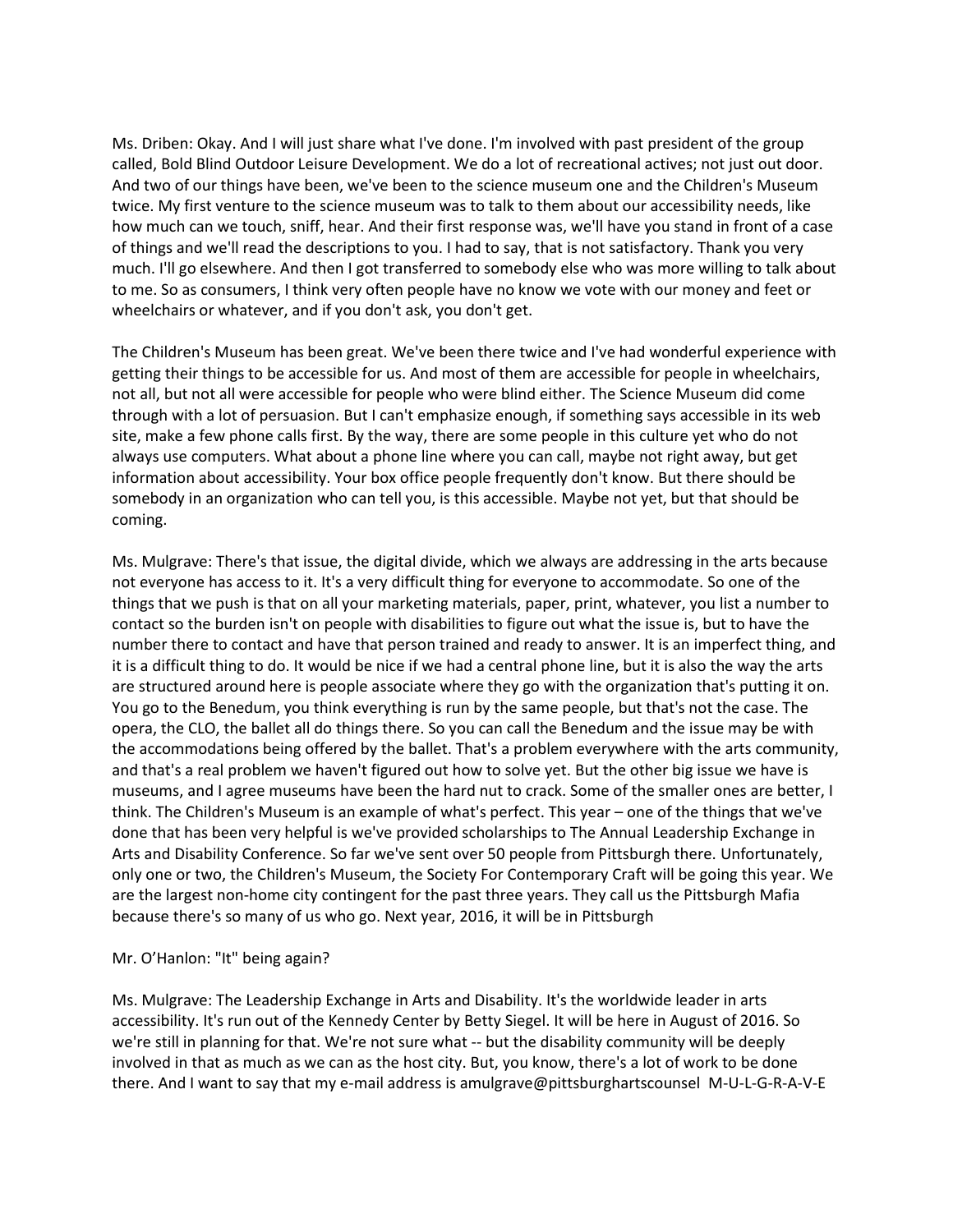at Pittsburgh Arts Council dot org. You can e-mail me anytime with a complaint or a compliment and I'll deal with it.

Ms. Dore: I want to thank Joyce for what she said. I have a suggestion. If you're going to have a phone line and say you're accessible, can you also have a way to text or e-mail for those of us that are deaf. Before you say you can use 711, a lot of the deaf are using video phones and other equipment. So have a way around that for us.

Ms. Mulgrave: We always have an online forum. Richard.

Mr. McGann: I have a question for you. You were saying about museums are difficult. Is there financing for -- federal -- do they accept federal financing to support them?

Ms. Mulgrave: They do accept federal financing to support them. I work closely with the person in charge of accessibility at the NEA, because I know they have to be accessible to accept the federal money. Not all of these organizations -- we have a small number that get money from the NEA, maybe 10 or 12. So that becomes -- that stick is not there. So we are -- I work closely with -- our goal – our mantra is to be welcoming, not to be compliant. And that is more than compliance. Welcoming is more than compliance. It's changing the attitude of the organization so when people walk in the door with disabilities, they are welcomed and not considered a problem. You feel at home, you feel welcome, people ask you what you want, and they carry through. That is our goal. And that you don't have to work hard to get a ticket. You don't have to work hard to get the accommodations that you need. But we have hundreds of smaller arts organizations here. We've hit about 70 of them, and we're working to broaden it constantly.

Ms. Evans: Also, I want to advise anybody that has a disability when you buy your tickets, tell the ticket seller what you need also because sometimes you can get a discount. Of course, we always don't want discounts, but they're nice. But tell them what you need. And if the show -- the ones that escort you to your seat, if they need training, say so if you feel that way. Because we all are different, but yet all of us are the same. And I'd like to put it on record that we need to speak up more. Don't rely on a Joyce or a Janet, but rely on yourselves to learn to use your voice or whatever means you have to communicate. Because it's -- you're not finding -- it's easier just to talk with the people and I know Georgian, who is my aide, she always calls every everywhere.

Ms. Mulgrave: Our goal is that you don't have to do that. Our goal is that you'll be able to, not necessarily walk in the door, but be able when you by your ticket to easily say, I need a wheelchair seat, I'm coming with an assistance dog we prefer to sit on the aisle. To say -- or however you want to do it or just be able to say what you want. But, again, it is imperfect and we do need feedback. We do have an advisory committee of people with disability, and we meet twice a year. Those meetings have been really very helpful. We are in the process of doing a couple things that I think would be important to everybody here.

We are working on building support for a really dedicated group of well-trained American sign language interpreters for a performance. We have a few, but not enough for what's growing. They have what I call groupies because theatrical interpreting is a dedicated skill. You can't be a medical interpreter or something like that to get up and do theatrical interpretation. We are working on having more people available who are trained in audio description to increase the number of audio description offerings. Our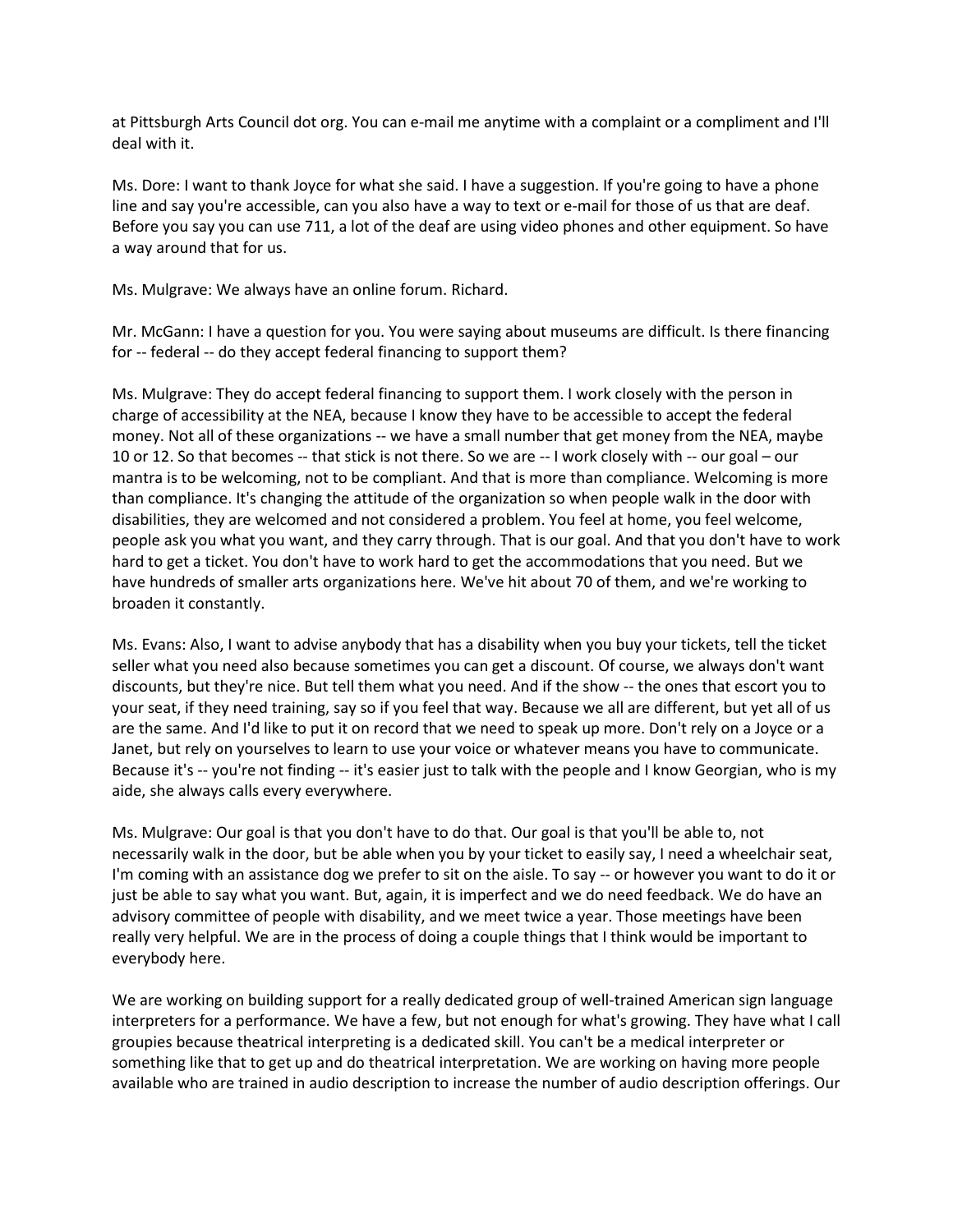role is to help build the community capacity so as demand grows, it's smoother. So we don't have little fits and starts.

And that's very hard because sometimes we get people who think they're going to be great at audio description and they really suck. Like me. I really suck at audio description, but I try my best. And there are lots of things like that that are fits and starts that we're learning as we go. But I can tell you that the thing -- I worked in disability advocating different capacities, but the arts community, they never look at it and go, we can't do that. That's not something we can do. They look at it and go, we'll figure something out. We'll do our best. It might not be perfect. An example of that is a young man who's a photographer in our area. He got a grant that would allow him to give every baby born in five hospitals in Allegheny County a fine art photograph signed by the photographer. Every baby born in the County got one in one of these five hospitals. All of a sudden he looked at it and said, if that baby doesn't have sight, how is the baby going to appreciate that. So he hired a poet, after calling all sorts of places that create textile matte, to describe them. And he is putting those descriptions online for those babies. Now, we, through our NEA grant, are able to offer people a \$500 reimbursement for accommodations like that. So the only way he was able to do that was because he was thinking about it, but he didn't have the money to do it and he saw that and he said, if you charge me \$500, I can do it. And he did it. So we're trying to make resources available for people who come up with creative solutions to problems as well. But all that, of course, is resource dependent.

Mr. O'Hanlon: So one of the questions I had, really, as we went into this discussion is my sense is that this has been one of those areas that we've seen enormous progress in. Lots of energy and activity. And is there anything that we, as a Task Force, need to do? Because it -- you know, we have lots of things that -- you know, Disability Agenda 2000 didn't have nearly the progress of this sector, and I think it's easy to sit back and think things are cool, but maybe --

Ms. Mulgrave: I think about this a lot. I think about why this works well. And I think it's two things. We've taken out -- we've looked at people and said, you can come and -- like a lot of descriptions go, have you been hiding behind the thought, the belief, the wish that you've been grandfathered into the ADA. If you want to figure out if you have, come to our workshop. So basically what we did is we took the fear out of it. We said -- a lot of these organizations look at the ADA and go, holy crap. I don't know what to do about that. It's too complicated. We don't have the capacity to figure that out. What we did is we gave them a resource to call, but we also gave them a peer network. A whole bunch of people working on the same -- one of our first workshops Joyce was the speaker, and Joyce got up and described the importance of customer training, sales staff training, and the importance of audio description. And all of a sudden I literally saw light bulbs going off in the room, people like, oh, yeah. I never thought about that before. Same thing happened when we talked about ASL for performance and the need for that. So it's almost as if giving people a safe space to talk about it and then teaching them how to do it. You know, in terms of compliance with signage, we had an arts organization come in and say, here's what you do, you make your sign -- they're really picky about signs. They want it to be pretty and everything like that. You put them on the wall, then you take the person with the worst eyesight in your office and have them stand 6 feet away. If they can't read it, fix it. That was the solution they needed to hear, because everybody could do it. If you want to know whether or not your museum is wheelchair acceptable, tape it off, take somebody who works there in a wheelchair and see if they can get through it. If they can't, guess what. Fix it. Simple things like that. Skills they needed. And it's been helpful. Joe.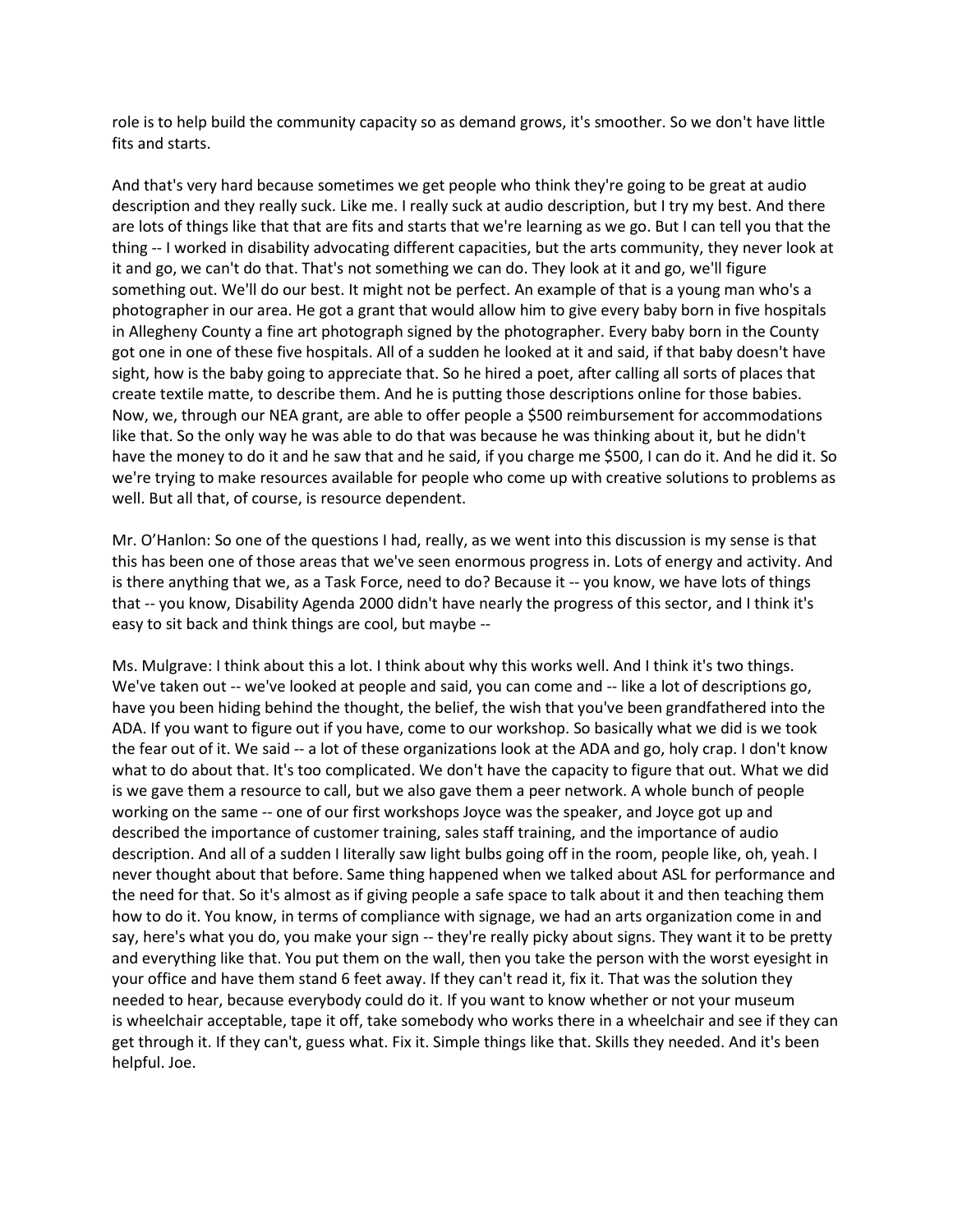Mr. Wasserman: I think one of the biggest reasons why in all the areas in the cultural world have made these tremendous improvements in the last 15 years is the fact that probably out of all of the sectors that we tried to look at in 2000 to see where we were, this is one of the few sectors that's not involved with government bureaucracy and institutional red tape, such as education.

Ms. Mulgrave: I think this is a very responsive group. Basically they are DIYers at heart; they build stuff, they make stuff. And they don't go, I'm going to hire a consultant. They go, oh, I'm going to do it. Which is a very different process.

Ms. Evans: I wanted to say something that's really nice and has to do with the culture. One week last year, one weekend, I think it was, you did what they call a crawl for people with disabilities.

Ms. Mulgrave: It was the autism friendly crawl.

Ms. Evans: Yeah. And guess what, I was there and I went and checked out all the culture around there. Some were accessible; some not so accessible. But you know what, I loved it. Some of the areas like the arts and crafts, that wasn't too accessible. You had to go upstairs or do the photography you had to go upstairs. But that was all in the culture district. So I've been there and I've done a lot of that and had nobody to talk with. Now I got you.

Ms. Mulgrave: Oh, yeah. You got me now.

Ms. Driben: The other thing I noticed is that there is a difference, Joe, in some of the other sectors -- I think your point is well taken about government's involvement with the others. I've been involved with some of the others, and they were more of a have to. I think people felt threatened like we have to do this. We don't want to, we have to. Whereas with the arts and culture, when it's worked it's because people are going, I never thought about that. How do we do that. It's gone from have to do to we're willing to try.

Ms. Mulgrave: I also think there's a difference -- and I didn't know this until I jumped into this world, with the people who do this work, who choose to work in art, do it because that you they feel a drive, a passion to share what they do with everyone else. And all of these organizations are nonprofit organizations with missions that involve exposing their work to everyone. And they really are mission driven. If you look at New York City and Broadway, for example, those are all for profit theatres. And if you try to get them -- let's say you call and want audio description one night, no one answers the phone. They just don't have to. They have no economic incentive because they're driven by dollars. But in the arts and culture sector, here in the nonprofit one, people do it because they can't stand the thought of people not being able to access what they love and they do. I think it really is, quite honestly, as simple as that. I would like to say there is positive peer pressure. When this started it was -- nobody was doing accessibility. And then about two years ago it flipped and if you weren't doing it, you stood out. Except for the Pittsburgh Public Theatre, which I haven't figured out how to get to them yet.

Ms. Driben: I'll talk to you privately after this.

Ms. Mulgrave: But it -- there was a switch. And now, the -- it is the priority of accessibility has come up because people are interested in it. And -- for example, all the musical acts at the main stage of the Arts Festival this year -- there was ASL interpretation of all the musical acts, which I think is kind of audacious.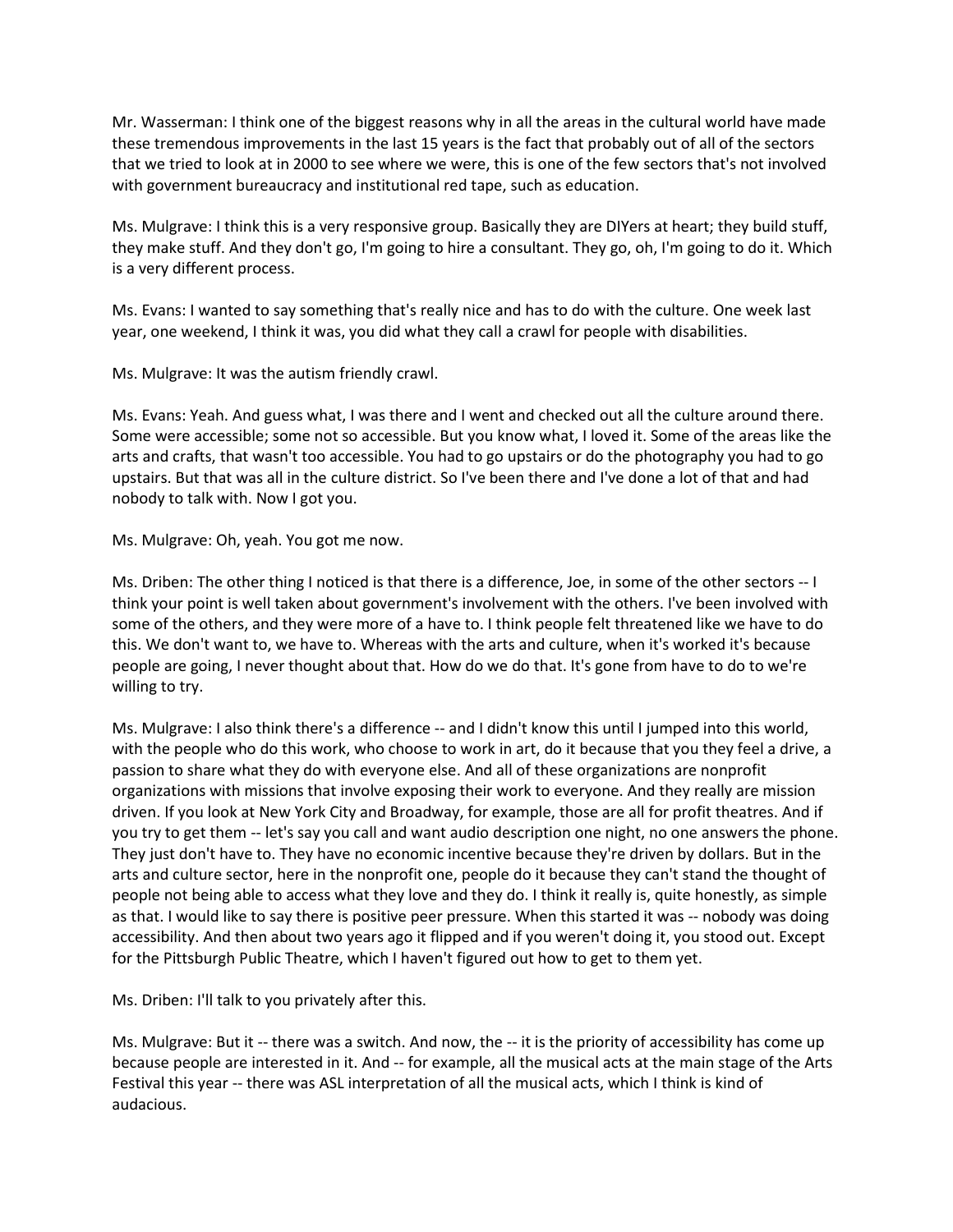#### >>SPEAKER>> And a lift.

Ms. Mulgrave: And a lift, yes. And that lift is available for -- the cultural trust anyone in arts and culture in this region can borrow that lift. The other thing I wanted to point out, Richard, is two of the private foundations this year gave two very large grants, two \$35,000 grants that were focused on art by people with disabilities. One was the Microhistory project that happened last week. And the other one is with Bill Shannon, who's designing dance based on the movements of people with disability. And he is a person with a disability as well. That was two grants out of five \$35,000 residency that went to art by people with disabilities. And that has never happened before. Richard.

Mr. McGann: Thank you. Sometimes if you look at the schedule, you want to make sure that it's an accessible time to show up, especially whether it's the blind, hard of hearing, deaf, they'll check the schedule to make sure it's an accessible time. But sometimes there's something else going on at the same time and that's the only time you can go. And so, then you have to see if there's some way to get last minute support or last minute you have to change your plans possibly.

Ms. Mulgrave: We're working on that. I think our calendar will go a long way to allow other organizations to figure out what's scheduled when so that things don't overlap. And you'll be able to find them easily. I've also told people we want our accommodated performances sometime other than Sunday afternoon because it's really kind of a pain the butt to only be able to go to a show on Sunday afternoon. Let's say you want to go out on Friday night, where are you going to go. We're pushing for that as well. But, you know, it is difficult. We are going to have bumps in the road. And we ask for everyone's patience, because it's been years and years of bad experience in the arts and culture. It's going to take years and years to build that trust up again. Which is why we need your feedback, which is why we're creating the survey monkey where you can tell us when things go wrong and tell us when things go right, and I can put that information out to people.

Ms. Dore: I want to commend you on what you're doing, and also, have you thought about listing some of the accommodations on the front of the brochures? For example, at the Arts Festival I had the brochure and it had Joyce Driben's events buried 20 pages back where she taught braille this past Sunday or where there were mentions of the ASL performances of the Western School for the Deaf, they were buried 11 pages back and very hard to find.

Ms. Mulgrave: So the hardest part for the arts managers doing this work is to fight with the marketing managers. Every single line of space in these brochures is months of battle. The Pittsburgh Cultural Trust because Rhonna, who is the person who holds the purse strings there, said, you have to put it in. That is the sort of thing that takes time. You know, it -- I know a lot of individual artists who I support through our grants who were upset their performances were on Page 11, too. It would be nice to have the billing front and center, and I think that would go a long way to push it, especially this past Arts Festival where the theme was unseen and unheard. You know, I will push that along to people, but the fact that we're getting more people even included in their marketing materials is a huge thing and it's taken us four years to get there. So -- because that's the battle that -- and trust me, when you battle with the communications person, it's the worst battle in the world, because you have competing agendas. But we have a good 70 access peers that are fighting those fights, and hopefully will get better over time. Please send me that feedback when we sent out the link and we do our outreach for The Arts Access Data Project, I want everyone to do that so I can pass the information along.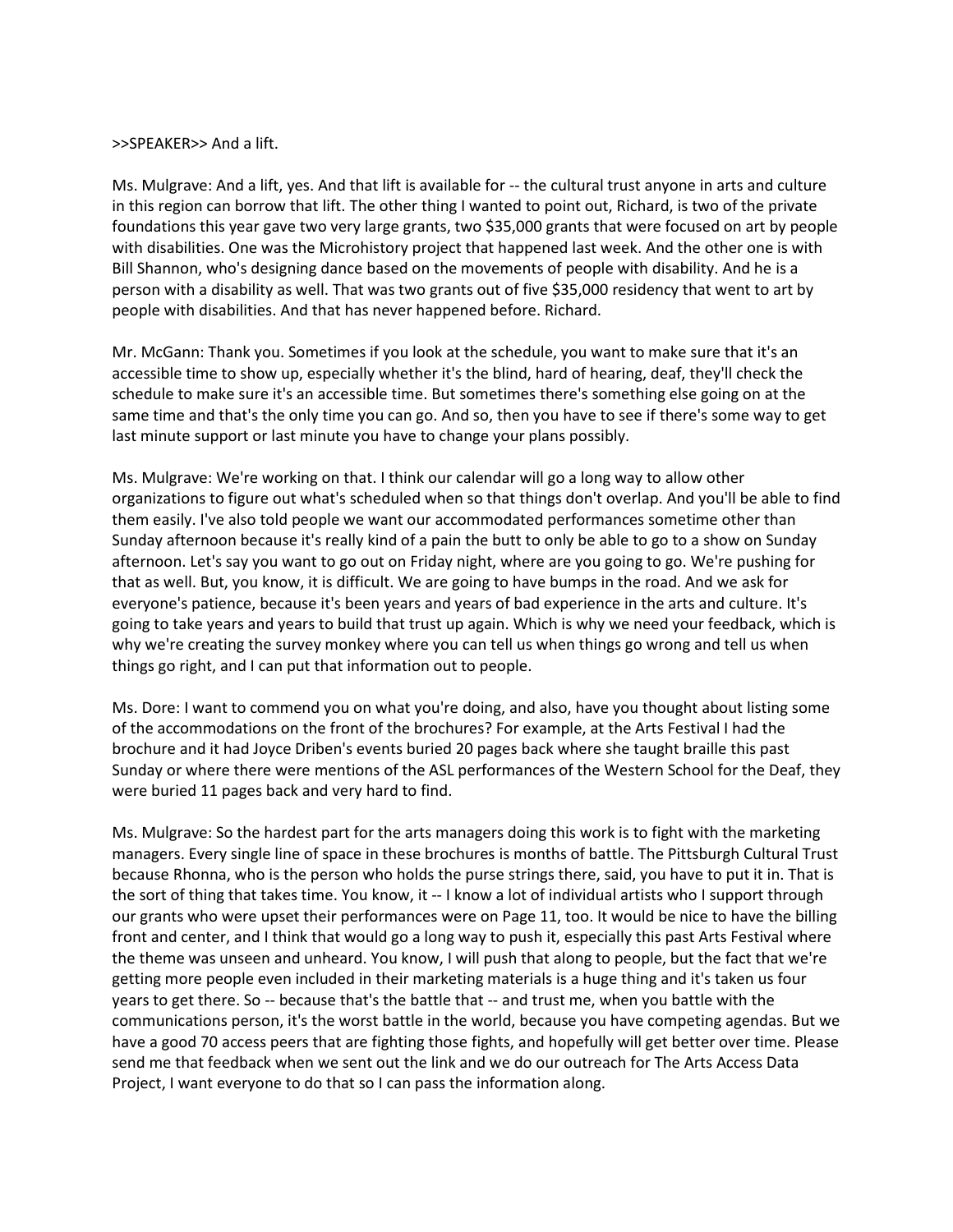Ms. Warman: I don't know if it was last meeting -- I don't know if it was last meeting or the meeting before. They had -- we had City Asylum here, and as Ann had said, if we get a performance on world history and world economics, that's the -- you know what I mean, it went off without a hitch. Yeah. The first night we had a standing ovation. The second night there was interaction. Which, actually, I think that was actually kind of cool because you got more interaction with disability involved. You know, everybody gets together to perform one big number. It doesn't matter what it is. You can have -- you can have like more -- more turnout on ideas and productivity with whatever you do.

Mr. O'Hanlon: Okay. Was there anything else you wanted? It sounded like you had two issues you wanted to bring up. I wasn't sure. No? Just that one?

Ms. Warman: Just that one. I wouldn't call that an issue. I call that more like an updated report.

Mr. O'Hanlon: I appreciate that. Okay. Yeah, Richard.

Mr. Meritzer: I have a question. Karen, I have a question. Did you get some pictures of it and can we share them?

Ms. Mulgrave: Karen, I'll make sure that we -- I'll share with Richard the link to the photo stream that they shared with us, and they're regularly -- If you would like to check City Asylum's Facebook page or anything like that, they're regularly posting photographs. It was also videotaped. I don't know exactly what they're going to do with videotape yet. But we have over 500 pictures by Renee Rosensteel, who's one of our best local photographers, and we can share that link and you can see the gallery. Because it was -- we had a cross disability cast and an improvisational dance theatre performance, and we had three people who were blind; two people who used wheelchairs; several people with traumatic brain injuries, very little short-term memory; five or six people who were deaf. It was logistics that kept me awake all night for several nights, but we managed, and with a director who spoke English as a second language. I ended up being in the performance because each one of the people who were blind needed a sighted guide. But it was something that I think has not been done anywhere else in this world like this. And it's very well documented and we'll hopefully be sharing all the video, and we will have it described, Joyce, as well.

## **Vox Pop**

Mr. O'Hanlon: Thank you. This is the time of the agenda that we set aside for what we call Vox Pop, hear the voice of the people. So if there are issues that you wanted to bring up, we have probably about 10 minutes to -- if there's anything anybody has to say that wasn't part of the agenda. Joy.

Ms. Dore: One issue downtown that concerns me is what's happening in Market Square, taking all their chairs in the sidewalk. People in wheelchairs and -- it's becoming less and less accessible. And they're about to put additional things in that space, which is mostly a good thing, but for the disability community --

Ms. Driben: If you can't get through, neither can many of us who are blind.

Ms. Warman: I can probably ask -- I think I know someone who knows the person who runs Market Square.